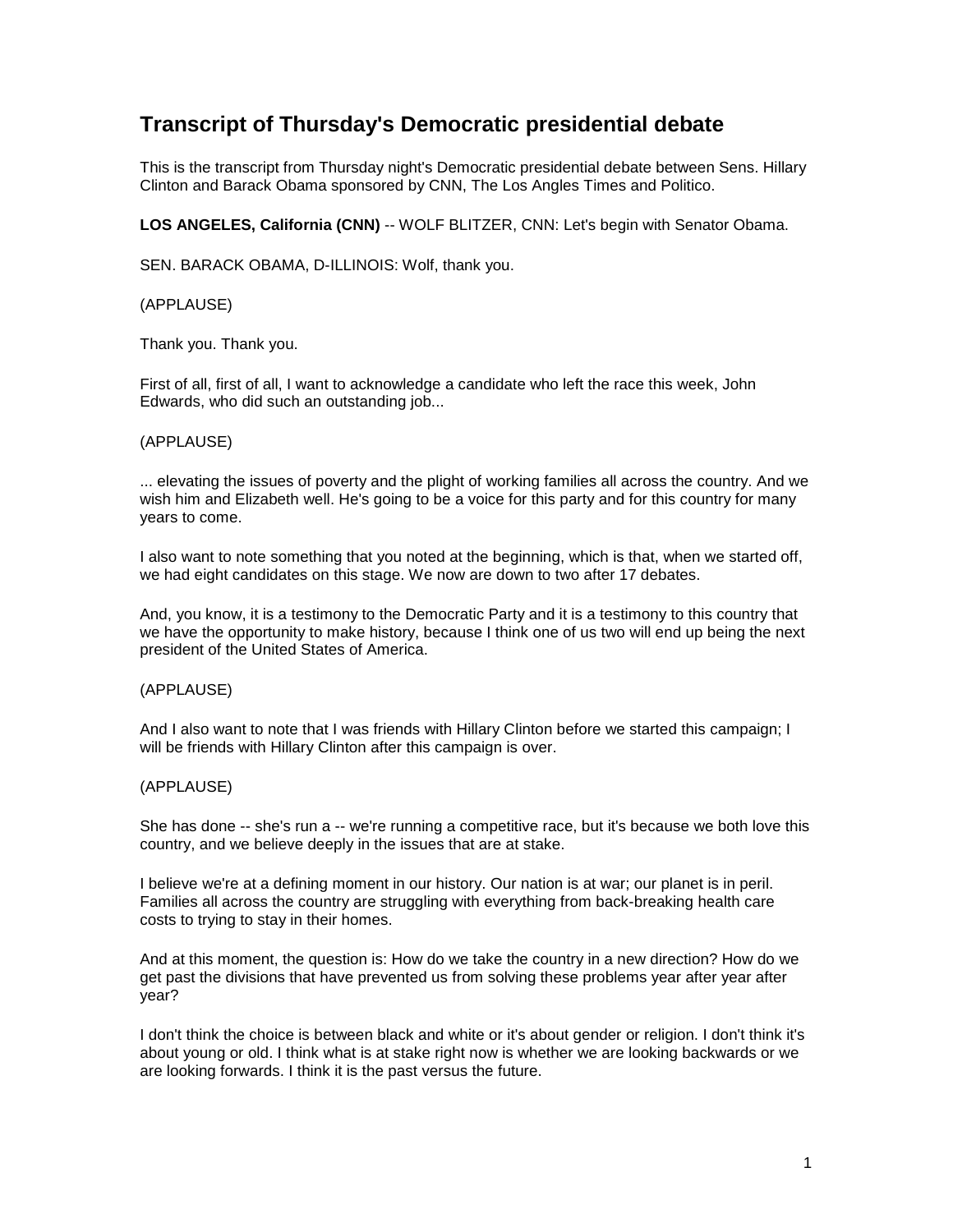BLITZER: Thank you, Senator.

OBAMA: And just to finish up, Wolf. And I think that, as we move forward in this debate, understand we are both Democrats and we understand the issues at stake. We want change from George Bush.

But we also have to have change that brings the country together, pushes back against the special interests in Washington, and levels with the American people about the difficult changes that we make. If we do that, I am confident that we can solve any problem and we can fulfill the destiny that America wants to see, not just next year, but in many years to come.

(APPLAUSE)

BLITZER: Senator Clinton?

SEN. HILLARY CLINTON, D-NEW YORK: Well, on January 20, 2009, the next president of the United States will be sworn in on the steps of the Capitol. I, as a Democrat, fervently hope you are looking at that next president. Either Barack or I will raise our hand and swear to uphold the Constitution of the United States.

CLINTON: And then, when the celebrations are over, the next president will walk into the Oval Office, and waiting there will be a stack of problems, problems inherited from a failed administration: a war to end in Iraq and a war to resolve in Afghanistan; an economy that is not working for the vast majority of Americans, but well for the wealthy and the well-connected; tens of millions of people either without health insurance at all or with insurance that doesn't amount to much, because it won't pay what your doctor or your hospital need...

(APPLAUSE)

... an energy crisis that we fail to act on at our peril; global warming, which the United States must lead in trying to contend with and reverse; and then all of the problems that we know about and the ones we can't yet predict.

It is imperative that we have a president, starting on day one, who can begin to solve our problems, tackle these challenges, and seize the opportunities that I think await.

I'm very grateful for the extraordinary service of John and Elizabeth Edwards.

CLINTON: And among the many contributions that they have made, both by their personal example of courage and leadership, is their reminder that in this land of such plenty and blessings, there are still 37 million Americans who are living below the poverty line and many others barely hanging on above.

So what we have to do tonight is to have a discussion about what each of us believes are the priorities and the goals for America. I think it's imperative we have a problem-solver, that we roll up our sleeves.

I'm offering that kind of approach, because I think that Americans are ready once again to know that there isn't anything we can't do if we put our minds to it.

So let's have that conversation.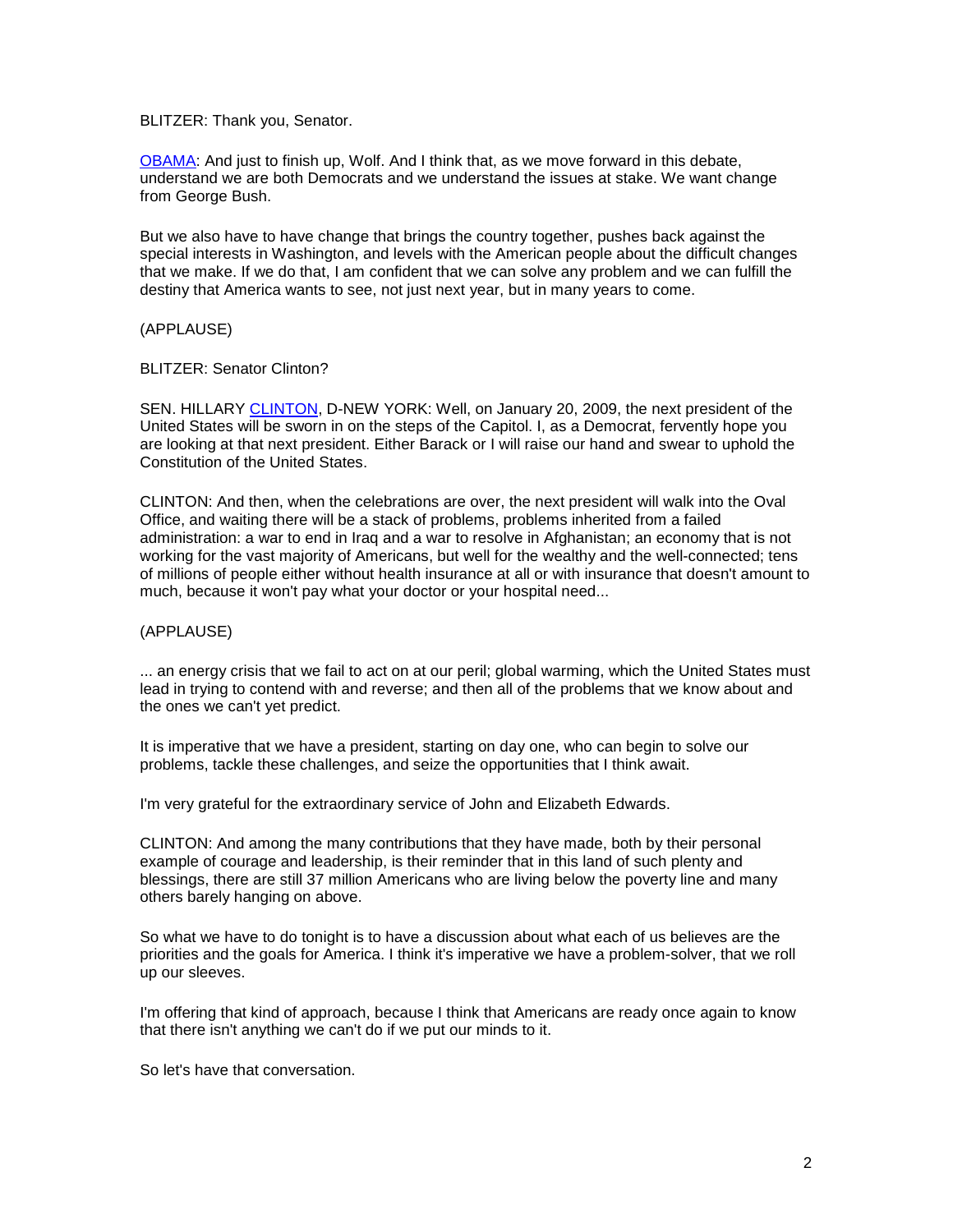(APPLAUSE)

BLITZER: Thank you. Thank you, Senator.

The first question will go to Doyle.

DOYLE MCMANUS, L.A. TIMES: Senator Clinton, your two campaigns have been going on for more than a year now and it's clear that the two of you have had different experiences in your lives. You have different styles.

But when most voters look at the two of you, they don't see a lot of daylight between you on policy.

So what I'd like to ask is: what do you consider the most important policy distinction between the two of you?

CLINTON: Well, I want to start by saying that whatever differences there are among us, between us now, it's hard to forget between -- we keep talking about all those who aren't here.

But the differences between Barack and I pale in comparison to the differences that we have with Republicans, and I want to say that first and foremost, because it's really...

#### (APPLAUSE)

... a stark difference. But we do have differences and let me mention a couple. First, on health care. I believe absolutely passionately that we must have universal health care. It is a moral responsibility and a right for our country, and...

#### (APPLAUSE)

... and I have put forth a plan similar to what Senator Edwards had before he left the race that would move us to universal health care.

Secondly, I think it's imperative that we approach this mortgage crisis with the seriousness that it is presenting. There are 95,000 homes in foreclosure in California right now. I want a moratorium on foreclosures for 90 days so we can try to work out keeping people in their homes instead of having them lose their homes, and I want to freeze interest rates for five years.

I think when it comes to how we approach foreign affairs, in particular, I believe that we've got to be realistic and optimistic, but we start with realism in the sense that we do have serious threats, we do have those who are, unfortunately and tragically, plotting against us, posing dangers to us and our friends and our allies.

And I think that we've got to have a full diplomatic effort, but I don't think the president should put the prestige of the presidency on the line in the first year to have meetings with out preconditions with five of the worst dictators in the world.

So we have differences both at home and around the world, but, again, I would emphasize that what really is important here, because the Republicans were in California debating yesterday, they are more of the same.

Neither of us, just by looking at us, you can tell, we are not more of the same. We will change our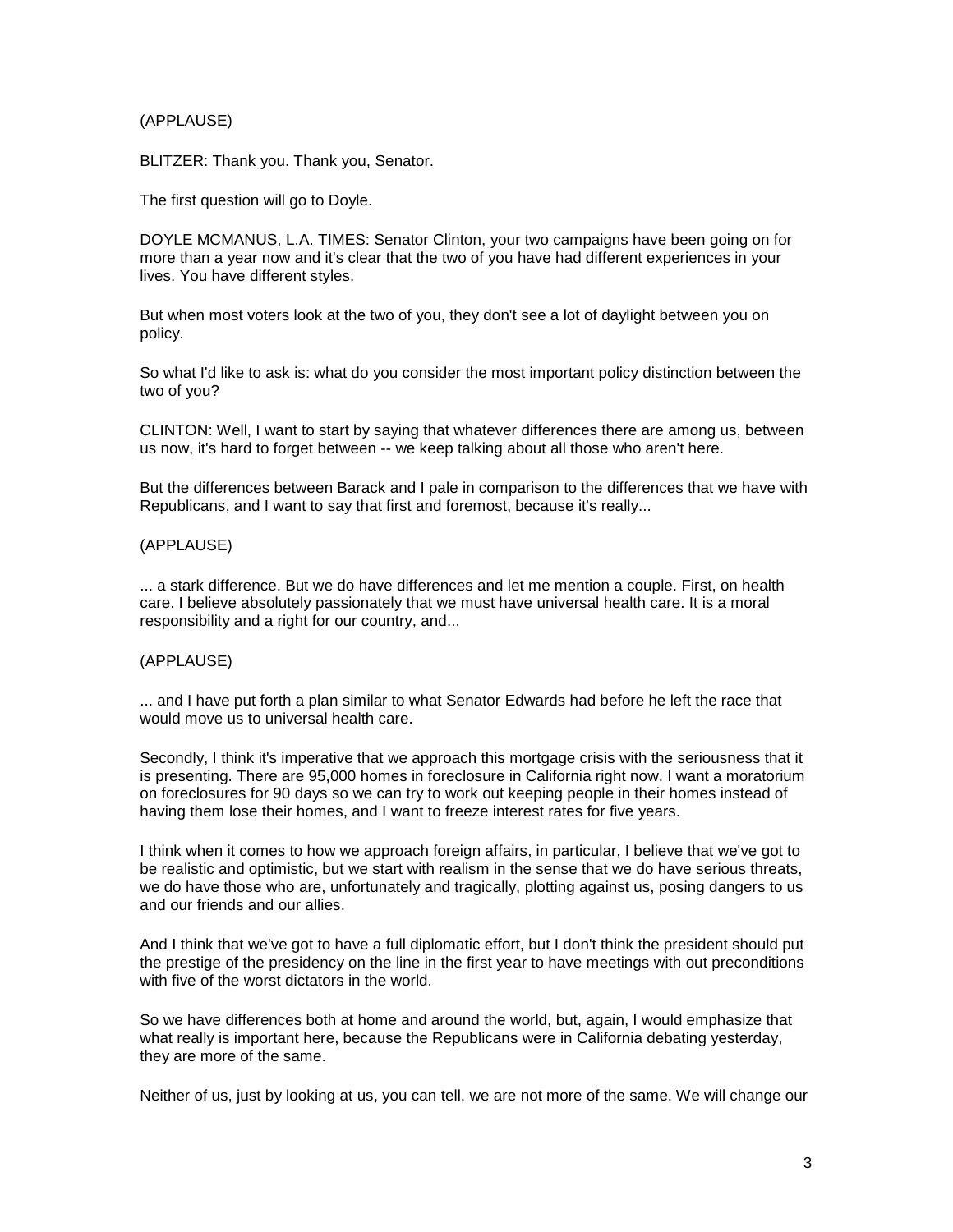country.

(APPLAUSE)

BLITZER: We heard Senator Clinton, Senator Obama, define some of the differences on policy issues she sees between the two of you.

What do you see as the most significant policy differences between the two of you?

OBAMA: Well, I actually think that a couple of the ones that Hillary mentioned are genuine policy differences that are worthy of debate.

Let's take health care. About 95 percent of our plans are similar. We both set up a government plan that would allow people who otherwise don't have health insurance because of a preexisting condition, like my mother had, or at least what the insurance said was a preexisting condition, let them get health insurance.

We both want to emphasize prevention, because we've got to do something about ever escalating costs and we don't want children, who I meet all the time, going to emergency rooms for treatable illnesses like asthma.

It is true we've got a policy difference, because my view is that the reason people don't have health care, and I meet them all the time, in South Carolina, a mother whose child has cerebral palsy and could not get insurance for and started crying during a town hall meeting, and Hillary, I'm sure, has had the same experiences.

What they're struggling with is they can't afford the health care. And so I emphasize reducing costs. My belief is that if we make it affordable, if we provide subsidies to those who can't afford it, they will buy it.

Senator Clinton has a different approach. She believes that we have to force people who don't have health insurance to buy it. Otherwise, there will be a lot of people who don't get it.

OBAMA: I don't see those folks. And I think that it is important for us to recognize that if, in fact, you are going to mandate the purchase of insurance and it's not affordable, then there's going to have to be some enforcement mechanism that the government uses. And they may charge people who already don't have health care fines, or have to take it out of their paychecks. And that, I don't think, is helping those without health insurance. That is a genuine difference.

On the mortgage crisis...

## (APPLAUSE)

On the mortgage crisis, again, we both believe that this is a critical problem. It's a huge problem in California and all across the country. And we agree that we have to keep people in their homes.

I have put forward a \$10 billion home foreclosure prevention fund that would help to bridge the lender and the borrower so that people can stay in their homes.

I have not signed on to the notion of an interest rates freeze, and the reason is not because we need to protect the banks. The problem is, is that if we have such a freeze, mortgage interest rates will go up across the board and you will have a lot of people who are currently trying to get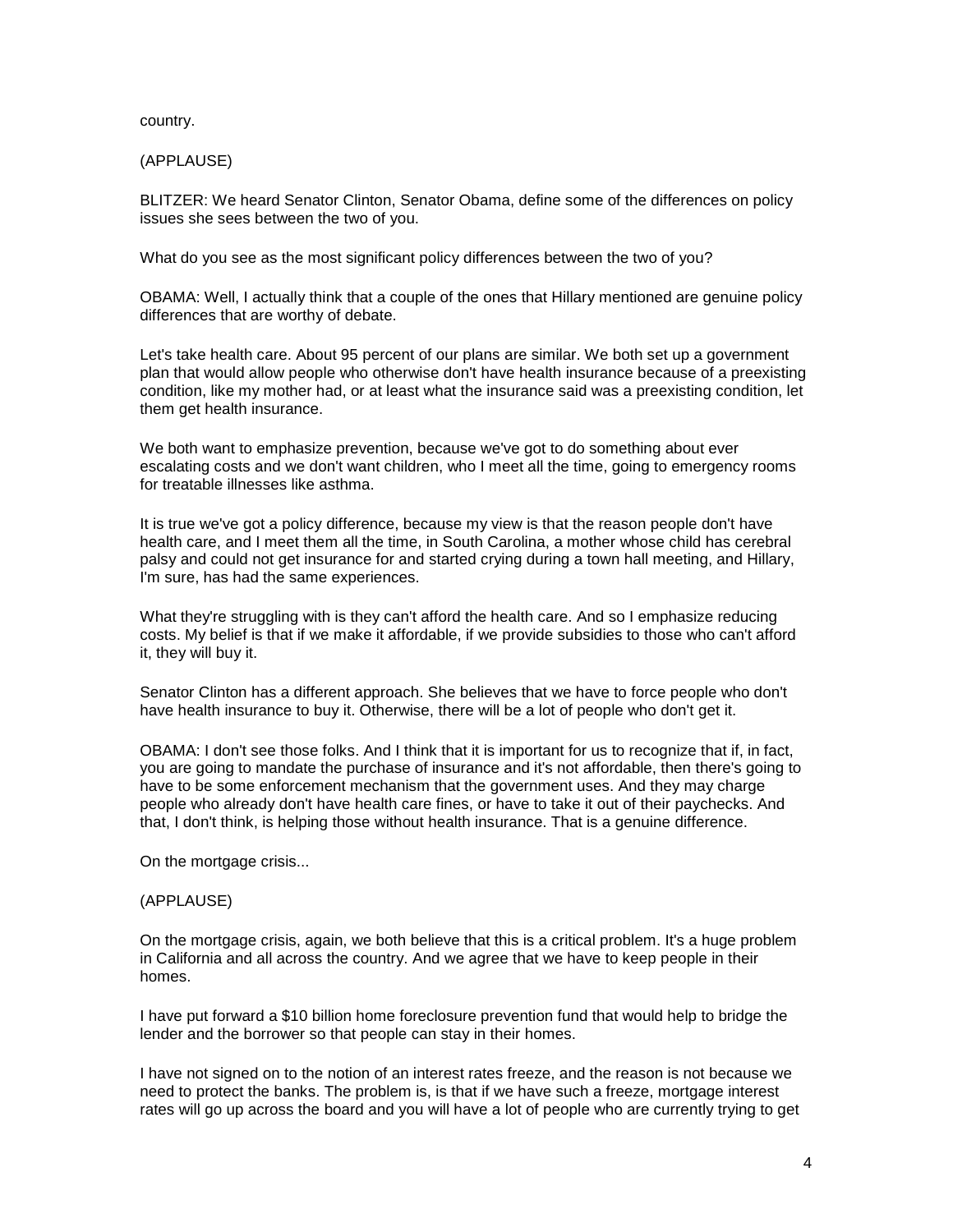mortgages who will actually have more of a difficult time.

So, some of the people that we want to protect could end up being hurt by such a plan.

Now, keep in mind, the one thing I suspect that Senator Clinton and I agree on. Part of the reason we are in this mortgage mess is because there's been complete lack of oversight on the part of the Bush administration.

# (APPLAUSE)

The mortgage lending industry spent \$185 billion -- \$185 million lobbying to prevent provisions that go against predatory lending, for example, that I introduced.

Which brings me to another difference. I believe that it is very important for us to reduce the influence of lobbyists and special interests in Washington.

## (APPLAUSE)

I think that a lot of issues that both Senator Clinton and I care about will not move forward unless we have increased the kinds of ethics proposal that I passed just last year -- some of the toughest since Watergate -- and that's something that John Edwards and I both talked about repeatedly in this campaign. That's why I don't take federal PAC and federal lobbyist money. That is a difference.

And the last point I'll make is on Iraq. Senator Clinton brought this up.

I was opposed to Iraq from the start.

## (APPLAUSE)

And that -- and I say that not just to look backwards, but also to look forwards, because I think what the next president has to show is the kind of judgment that will ensure that we are using our military power wisely.

It is true that I want to elevate diplomacy so that it is part of our arsenal to serve the American people's interests and to keep us safe.

And I have disagreed with Senator Clinton on, for example, meeting with Iran. I think, and the national intelligence estimate, the last report suggested that if we are meeting with them, talking to them, and offering them both carrots and sticks, they are more likely to change their behavior. And we can do so in a way that does not ultimately cost billions of dollars, thousands of lives, and hurt our reputation around the world.

BLITZER: Those are three important issues...

## (APPLAUSE)

... that you both have defined where there are some differences -- health care, the housing crisis, national security, Iraq, Iran. We're going to go through all of those issues over the course of this debate.

But let's start with health care, because this is a critical issue affecting millions and millions of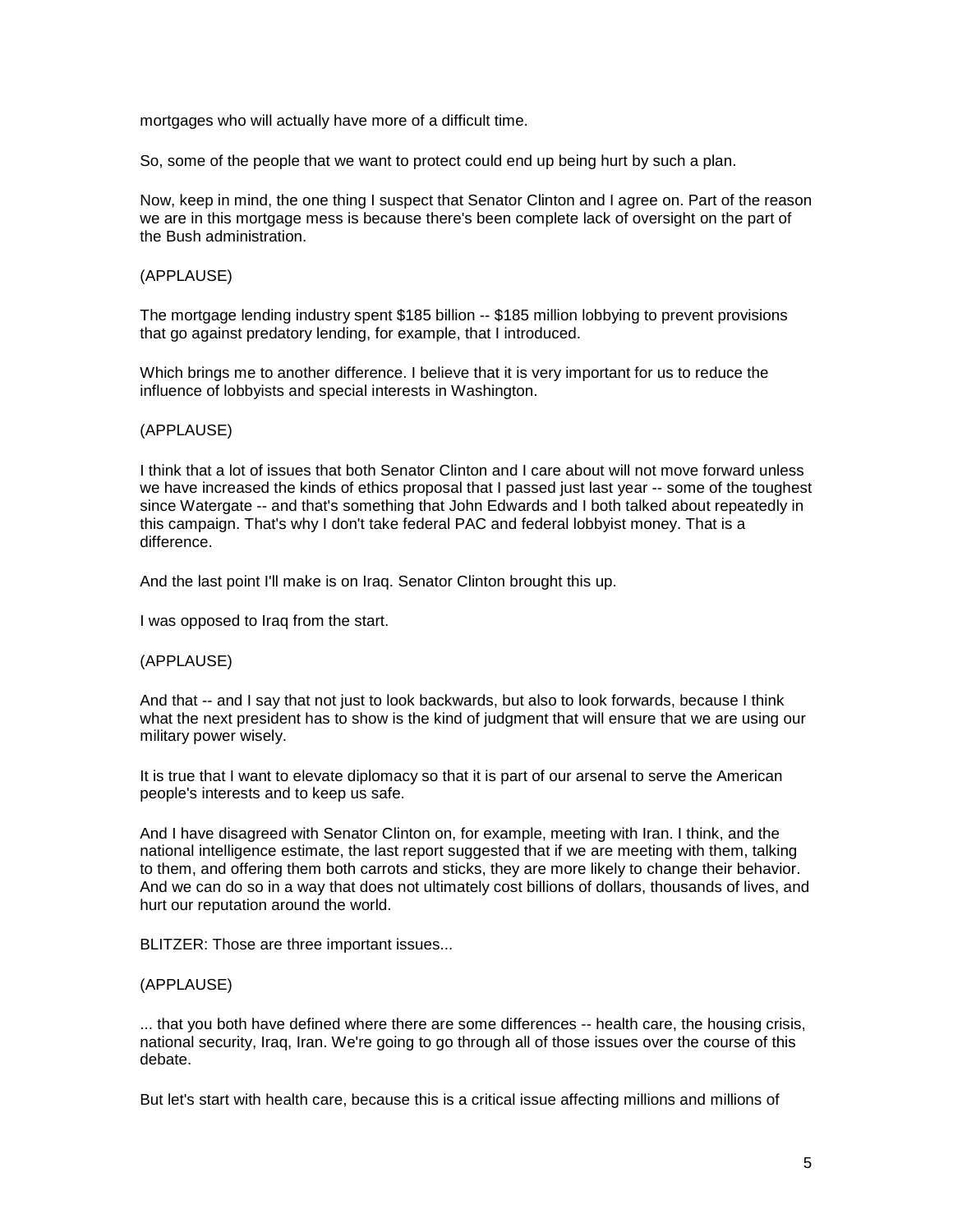Americans. And, Jeanne, you have a question on that.

JEANNE CUMMINGS, POLITICO: You both mentioned that health care is a priority for your party, but the truth is that most Democrats really do want full coverage, everybody covered.

Now, Senator Obama, this is a question for you. Under your plan, which is voluntary, it creates incentives for people to buy, but still is voluntary. There would be around -- about 15 million people who would still not be covered.

Now, why is your plan superior to hers?

OBAMA: Well, understand who we're talking about here. Every expert who looks at it says anybody who wants health care will be able to get health care under my plan. There won't be anybody out there who wants health care who will not be able to get it. That's point number one.

So the estimate is -- this is where the 15 million figure comes in -- is that there are 15 million people who don't want health care. That's the argument.

Now, first of all, I dispute that there are 15 million people out there who don't want it. I believe that there are people who can't afford it, and if we provide them enough subsidies, they will purchase it. Number one.

Number two, I mandate coverage for all children.

Number three, I say that young people, who are the most likely to be healthy but think they are invulnerable -- and decide I don't need health care -- what I'm saying is that insurance companies and my plan as well will allow people up to 25 years old to be covered under their parents' plan.

So, as a consequence, I don't believe that there will be 15 million out there.

OBAMA: Now, under any mandate, you are going to have problems with people who don't end up having health coverage. Massachusetts right now embarked on an experiment where they mandated coverage.

And, by the way, I want to congratulate Governor Schwarzenegger and the speaker and others who have been trying to do this in California, but I know that those who have looked at it understand, you can mandate it, but there's still going to be people who can't afford it. And if they cannot afford it, then the question is, what are you going to do about it?

Are you going to fine them? Are you going to garnish their wages?

You know, those are questions that Senator Clinton has not answered with respect to her plan, but I think we can anticipate that there would also be people potentially who are not covered and are actually hurt if they have a mandate imposed on them.

## BLITZER: All right.

Senator Clinton, this is a substantive difference on health care between the two of you. Go ahead and respond.

CLINTON: Well, let me start by saying that this is the passionate cause of my public service.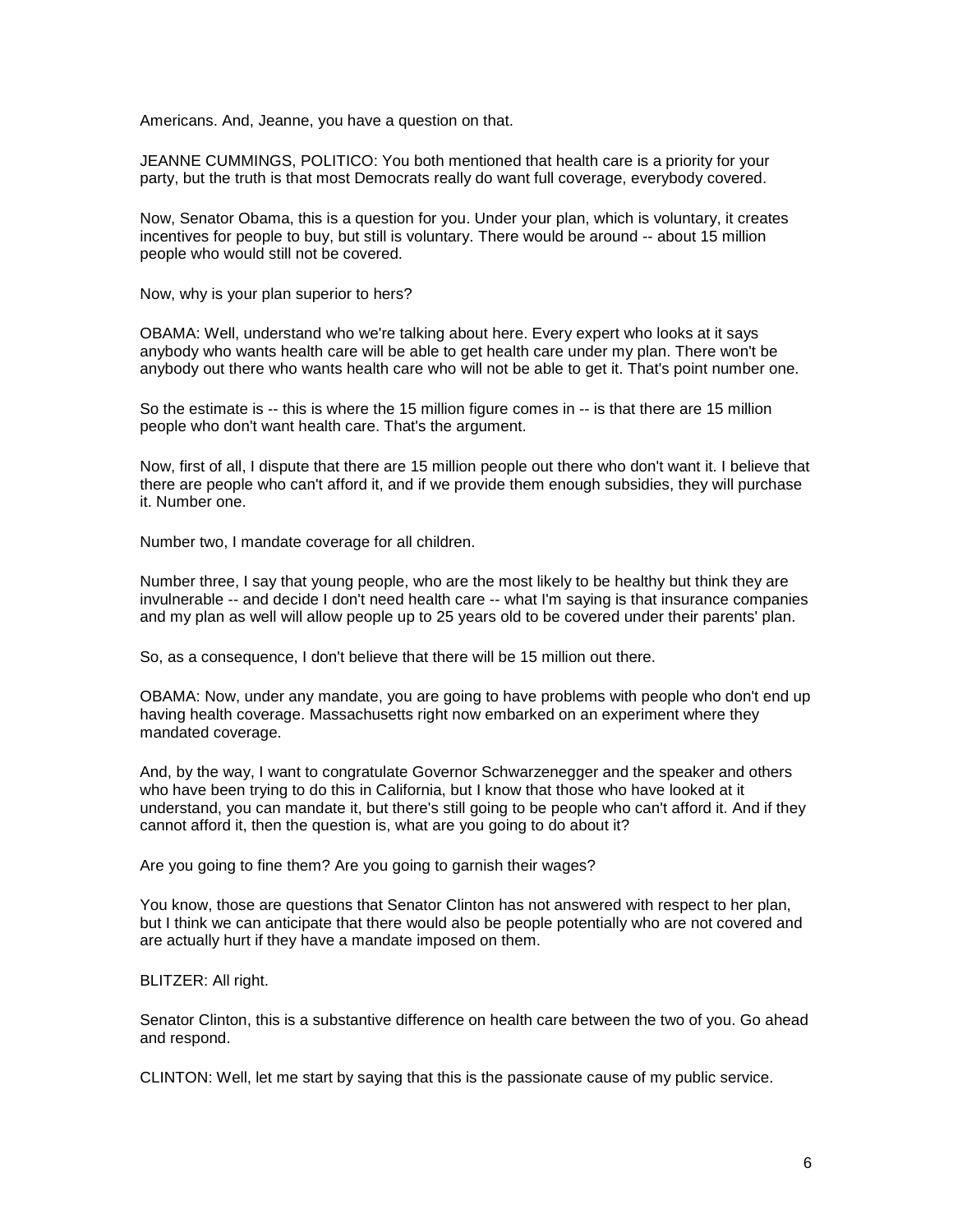I started trying to expand health care many years ago, first to children, then to rural areas in Arkansas, and obviously tackled it during my husband's administration. And the reason why I have designed a plan that, number one, tells people, if you have health insurance and you are happy with it, nothing changes, is because we want to maximize choice for people.

So, if you are satisfied, you're not one of the people who will necessarily, at this time, take advantage of what I'm offering. But if you are uninsured or underinsured, we will open the congressional health plan to you.

And contrary to...

(APPLAUSE)

Contrary to the description that Barack just gave, we actually will make it affordable for everyone, because my plan lowers costs aggressively, which is important for us all; improves quality for everyone, which is essential. And the way it covers all of those who wish to participate in the congressional plan is that it will provide subsidies, and it will also cap premiums, something that is really important, because we want to make sure that it is affordable for all.

So, when you draw the distinction that, "Well, it's not affordable, therefore people will have to be made to get it," well, the fact is, it has been designed to be affordable with health care tax credits.

And it's also important to recognize that right now, there are people who could afford health care, and they are not all young, they're people who just don't feel they have to accept that responsibility. There are many states which give families the option of keeping children up until 25 on their policies, but their rates of uninsurance are still very high.

We cannot get to universal health care, which I believe is both a core Democratic value and imperative for our country, if we don't do one of three things. Either you can have a single payer system, or -- which, I know, a lot of people favor, but for many reasons, is difficult to achieve. Or, you can mandate employers. Well, that's also very controversial. Or, you can do what I am proposing, which is to have shared responsibility.

Now, in Barack's plan, he very clearly says he will mandate that parents get health insurance for their children. So it's not that he is against mandatory provisions, it's that he doesn't think it would be politically acceptable to require that for everyone.

I just disagree with that. I think we as Democrats have to be willing to fight for universal health care.

## (APPLAUSE)

And what I've concluded, when I was looking at this -- because I got the same kind of advice, which was, it's controversial, you'll run into all of this buzz saw, and I said, been there, done that. But if you don't start by saying, you're going to achieve universal health care, you will be nibbled to death.

And I think it's imperative that, as we move forward in this debate and into the campaign, that we recognize what both John Edwards and I did, that you have to bite this bullet. You have to say, yes, we are going to try to get universal health care. What I have designed makes it affordable, provides premium caps so it's never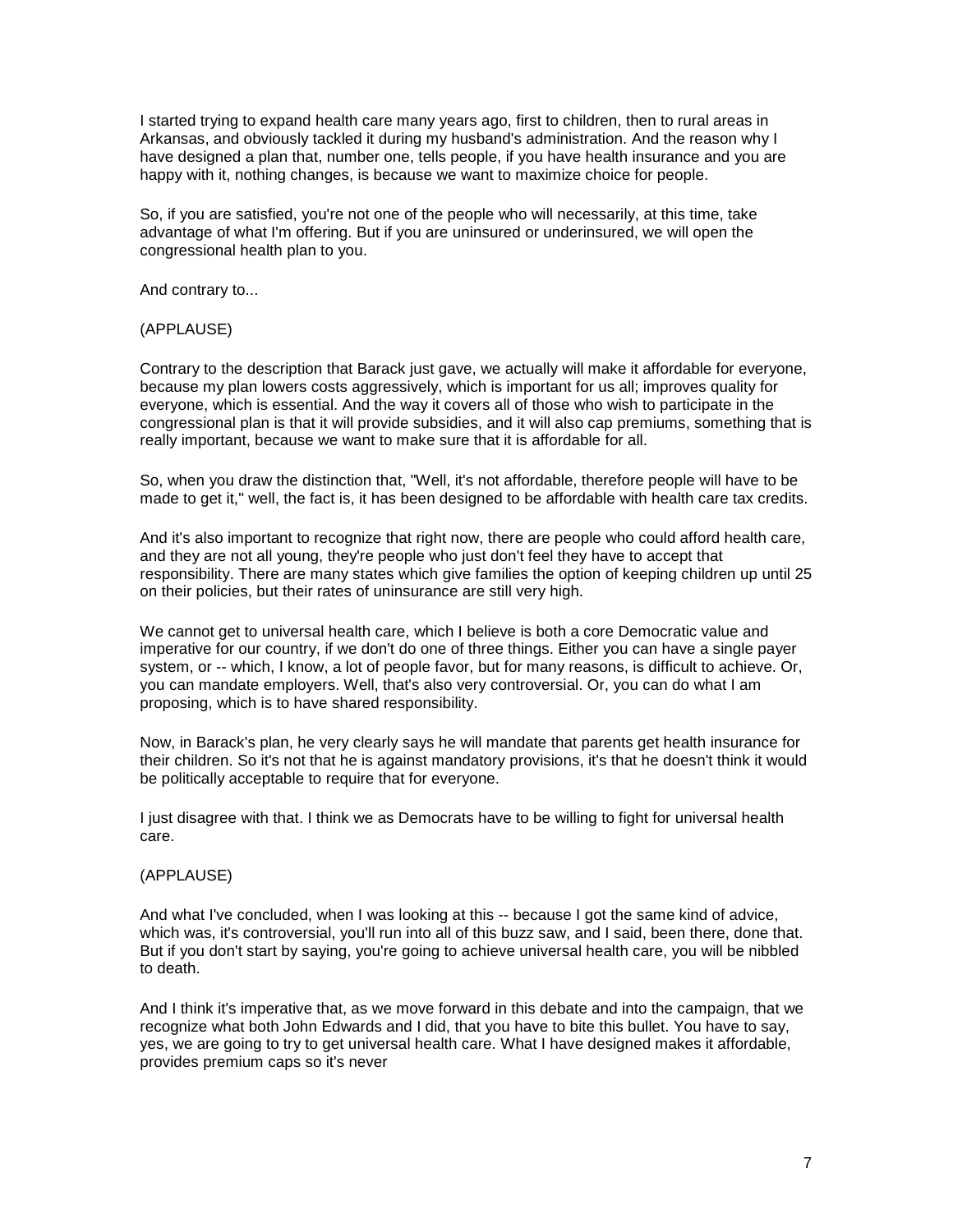## (APPLAUSE)

BLITZER: Senator Obama, let me just fine-tune the question, because I know you want to respond.

On this issue of mandates, those who don't, whether it's 10 million or 15 million, those who could afford it but don't wind up buying health insurance for one reason or another, they wind up getting sick, they go to an emergency room, all of us wind up paying for their health care. That's the biggest criticism that's been leveled at your plan.

OBAMA: If people are gaming the system, there are ways we can address that. By, for example, making them pay some of the back premiums for not having gotten it in the first place.

But understand that, number one, Hillary says that she's got enough subsidies. Well, we priced out both our plan and Senator Clinton's plan, and some of the subsidies are not going to be sufficient. Point number one.

OBAMA: Point number two is that I am actually not interested in just capping premiums. I want to lower premiums by about an average of \$2,500 per family per year, because people right now cannot afford it.

I can't tell you how many folks I meet who have premiums that are so high that essentially they don't have health insurance, they have house insurance. What they do is...

#### (APPLAUSE)

... they have a \$10,000 deductible, or what have you, to try to reduce costs. They never go to a doctor. And that ends up something that we pay for, so I'm trying to reduce premiums for all families.

But the last point I want to make has to do with how we're going to actually get this plan done. You know, Ted Kennedy said that he is confident that we will get universal health care with me as president, and he's been working on it longer than I think about than anybody.

But he's gone through 12 of these plans, and each time they have failed. And part of the reason, I think, that they have failed is we have not been able to bring Democrats, Republicans together to get it done.

#### (APPLAUSE)

That's what I did in Illinois, to provide insurance for people who did not have it. That's what I will do in bringing all parties together, not negotiating behind closed doors, but bringing all parties together, and broadcasting those negotiations on C-SPAN so that the American people can see what the choices are.

## (APPLAUSE)

Because part of what we have to do is enlist the American people in this process. And overcoming the special interests and the lobbyists who -- Senator Clinton is right. They will resist anything that we try to do. My plan, her plan, they will try to resist.

And the antidote to that is making sure that the American people understand what is at stake. I am absolutely committed to making sure that anybody in America who needs health care is going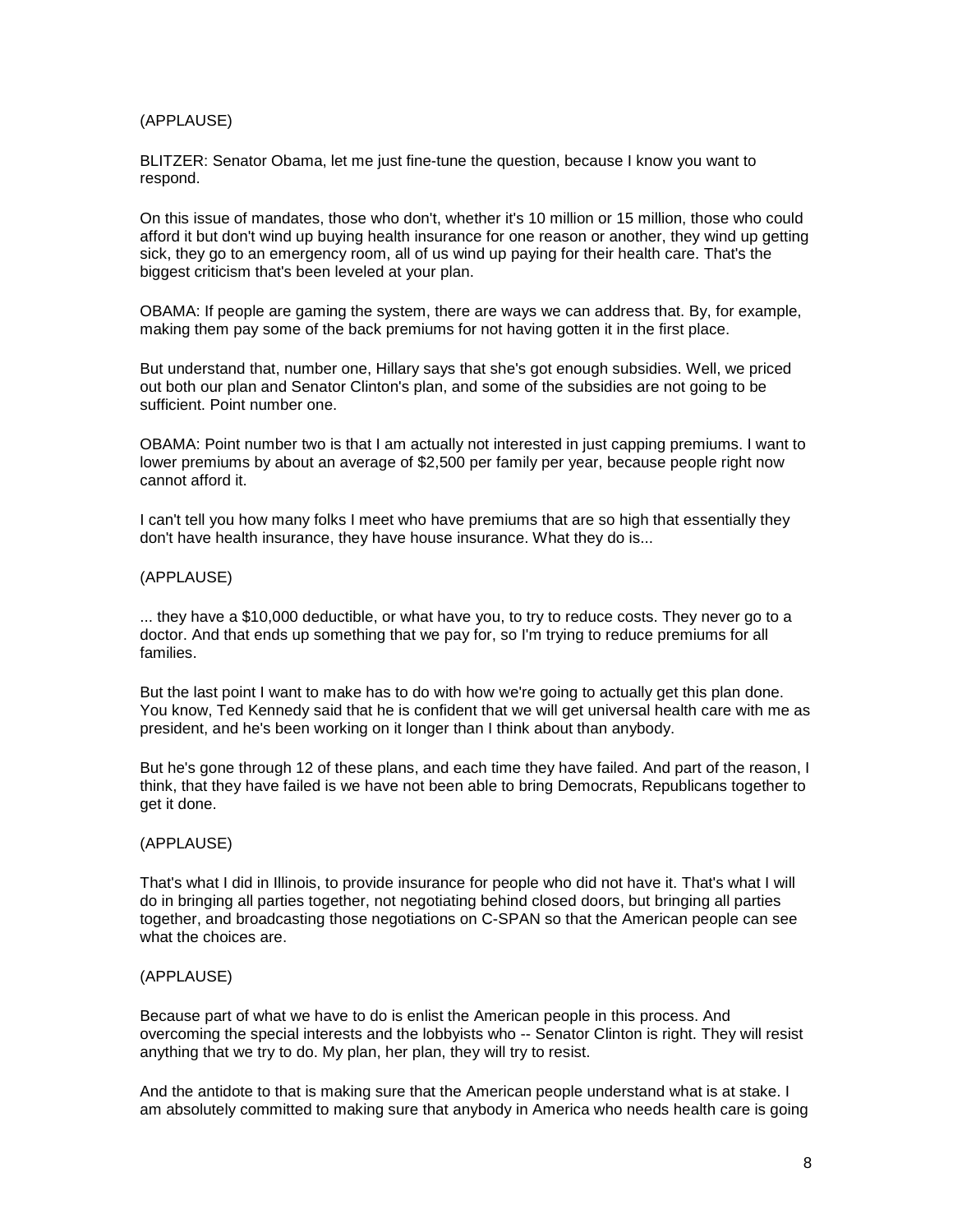to get it.

BLITZER: I just want to be precise, and I'll let Senator Clinton respond. But you say broadcast on C-SPAN these deliberations. Is that a swipe at Senator Clinton because...

OBAMA: No, it's not a swipe. This is something that I've been talking about consistently. What I want to do is increase transparency and accountability to offset the power of the special interests and the lobbyists.

#### (APPLAUSE)

If a drug company -- if the drug companies or a member of Congress who's carrying water for the drug companies wants to argue that we should not negotiate for the cheapest available price on drugs, then I want them to make that argument in front of the American people.

And I will have experts who explain that, in fact, it is legitimate for drug companies to make profits, but they are making outsized profits on the backs of senior citizens who need those prescription drugs. And that is an argument that the American people have to be involved with, otherwise we're not going to get any plan through.

#### (APPLAUSE)

BLITZER: Senator Clinton, we remember in '93, when you were formulating your health care plan, it was done in secret.

CLINTON: Well, it was an effort to try to begin this conversation, which we're now continuing. It has been a difficult conversation. There have been a lot of efforts.

And I'm proud that one of the efforts I was involved in 10 years ago resulted in the Children's Health Insurance Program. We now have a million children in California...

## (APPLAUSE)

... who every month get health insurance because of that bipartisan effort. We obviously are running into the presidential veto and not being able to expand it.

But this issue is so important, and I just want to underscore three really critical points.

First of all, I have said in my plan that we have to regulate the health insurance industry differently. We have to say to them that they can no longer deny coverage to anyone and they have to cover everyone, including every pre-existing condition.

#### (APPLAUSE)

And they have to compete on cost and quality, instead of the way they compete now, which is to try to cherry-pick people, and only insure the healthy, and make it so costly for people with diabetes or cancer or some other chronic condition.

Secondly, we've got to make it clear to the drug companies that they do deserve to be part of the solution, because we all benefit from the life-saving remedies they come up with, but we pay for it many times over.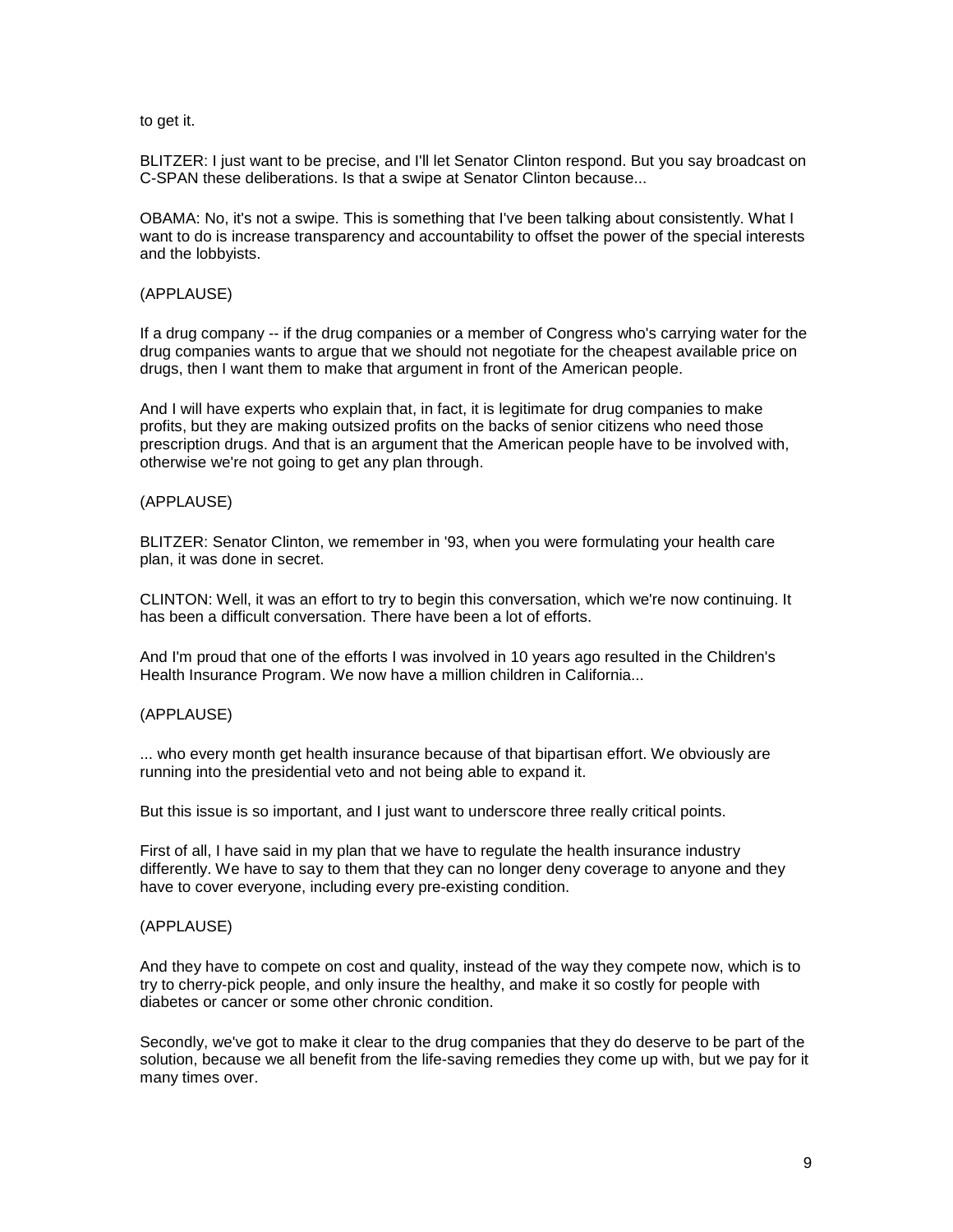It is American taxpayers who pay for the research. It is American taxpayers who pay for a lot of the clinical studies. That's why, while we're looking at getting to universal health care, we also have to give Medicare the right to negotiate with drug companies to get the price down, to begin to rein in those costs across the board.

(APPLAUSE)

And, finally, it is so important that, as Democrats, we carry the banner of universal health care. The health insurance industry is very clever and extremely well-funded.

I know this. I had \$300 million of incoming advertising and attacks during our efforts back in '93 and '94. And one of the reasons why I've designed the plan that I have put forward now is because I learned a lot about what people want, what people are willing to accept, and how we get the political process to work.

CLINTON: And, certainly, it is important that the president come up with the plan, but we'll have to persuade Congress to put all of those deliberations on C-SPAN. Now, I think we might be able to do that, but that's a little heavier lift than what the president is going to propose, because what happens is we have to have a coalition.

And I think the plan that I have proposed is if you take business, which pays the costs and wants to get those costs down, take labor that has to negotiate over health care instead of wages, take doctors, nurses, hospitals who want to get back into the business of taking care of people instead of working for insurance companies, I think we will have a coalition that can withstand the health insurance...

BLITZER: Thank you.

CLINTON: ... and the drug companies.

BLITZER: Thank you, Senator.

CLINTON: And that's what I intend to do.

(APPLAUSE)

BLITZER: All right. The next question, a related question, from Doyle.

MCMANUS: Senator Obama, one other thing both of your health insurance proposals have in common is they would cost billions of dollars in new spending and both of you have proposed raising taxes on a lot on Americans to pay for that and for other proposals.

Well, now, you know what's going to happen this fall in the general election campaign. The Republicans are going to call you "tax-and-spend" liberal Democrats, and that's a charge that's been effective in the past.

How are you going to counter that charge?

OBAMA: Well, first of all, I don't think the Republicans are going to be in a real strong position to argue fiscal responsibility, when they have added \$4 trillion or \$5 trillion...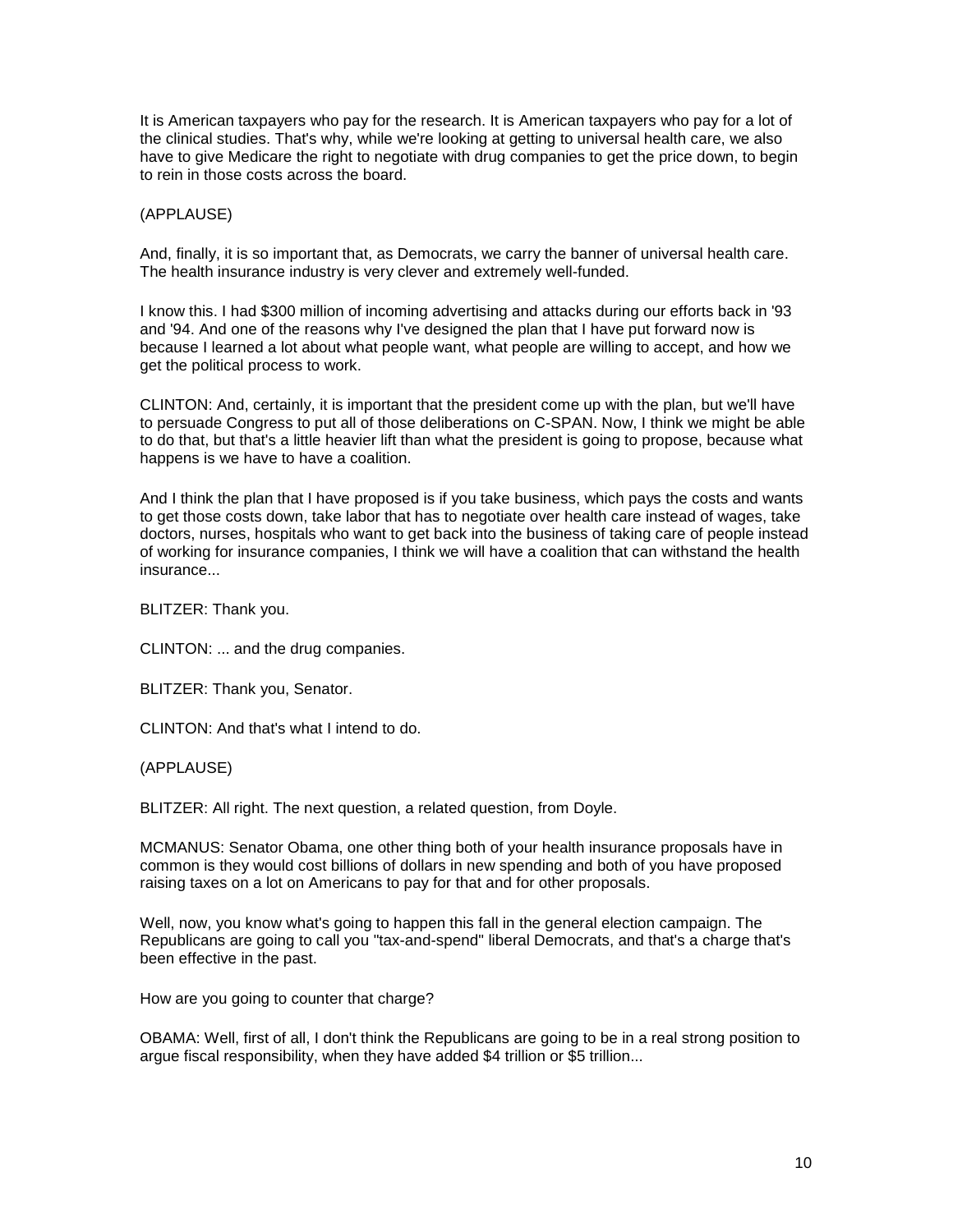# (APPLAUSE)

... worth of national debt. I am happy to have that argument.

If John McCain, for example, is the nominee, I respect that John McCain, in the first two rounds of Bush tax cuts, said it is irresponsible that we have never before cut taxes at the same time as we're going into war.

And somewhere along the line, the straight talk express lost some wheels and now he is in favor of extending Bush tax cuts that went to some of the wealthiest Americans who don't need them and we're not even asking for them.

So I've already said a sizeable portion of my health care plan will be paid for because we emphasize savings. We invest in prevention.

So that as I said before, the chronically ill that account for 20 percent -- or the 20 percent of chronically ill patients that account for 80 percent of the costs, that they're getting better treatment. We are actually paying for a dietitian for people to lose weight as opposed to paying for the \$30,000 foot amputation. That will save us money.

We can conservatively save...

(APPLAUSE)

... \$100 billion to \$150 billion a year under my plan. That pays for part of it.

Part of it is paid for by rolling back the Bush tax cuts on the top one percent.

Now...

(APPLAUSE)

So my plan is paid for. But one thing that I think we're going to have to do as Democrats when we go after the Republicans is -- the question is not tax cuts, tax hikes. The question is who are the tax cuts for, who are the tax hikes imposed upon.

What we have had right now is a situation where we've cut taxes for people who don't need them. Warren Buffett has said, "You know, I made \$46 million last year. It was a bad year for me. But I can still afford to pay more than my secretary, who has a higher tax rate than I do."

That is not fair and I want to change that.

We've got \$1 trillion worth of corporate tax loopholes and tax havens and I've said I will close those and I will give tax cuts to people making \$75,000 or less by offsetting their payroll tax. Senior citizens making less than \$50,000 a year, we want to eliminate taxes for them.

So the question is can we restore a sense of balance to our economy and make sure that those of us who are blessed and fortunate and have thrived in this economy, in this global economy, that we can afford to pay a little bit more so that that child in east Los Angeles who is in a crumbling school, with teachers that are having to dig into their own pockets for school supplies, that they are having a chance at the American dream, as well.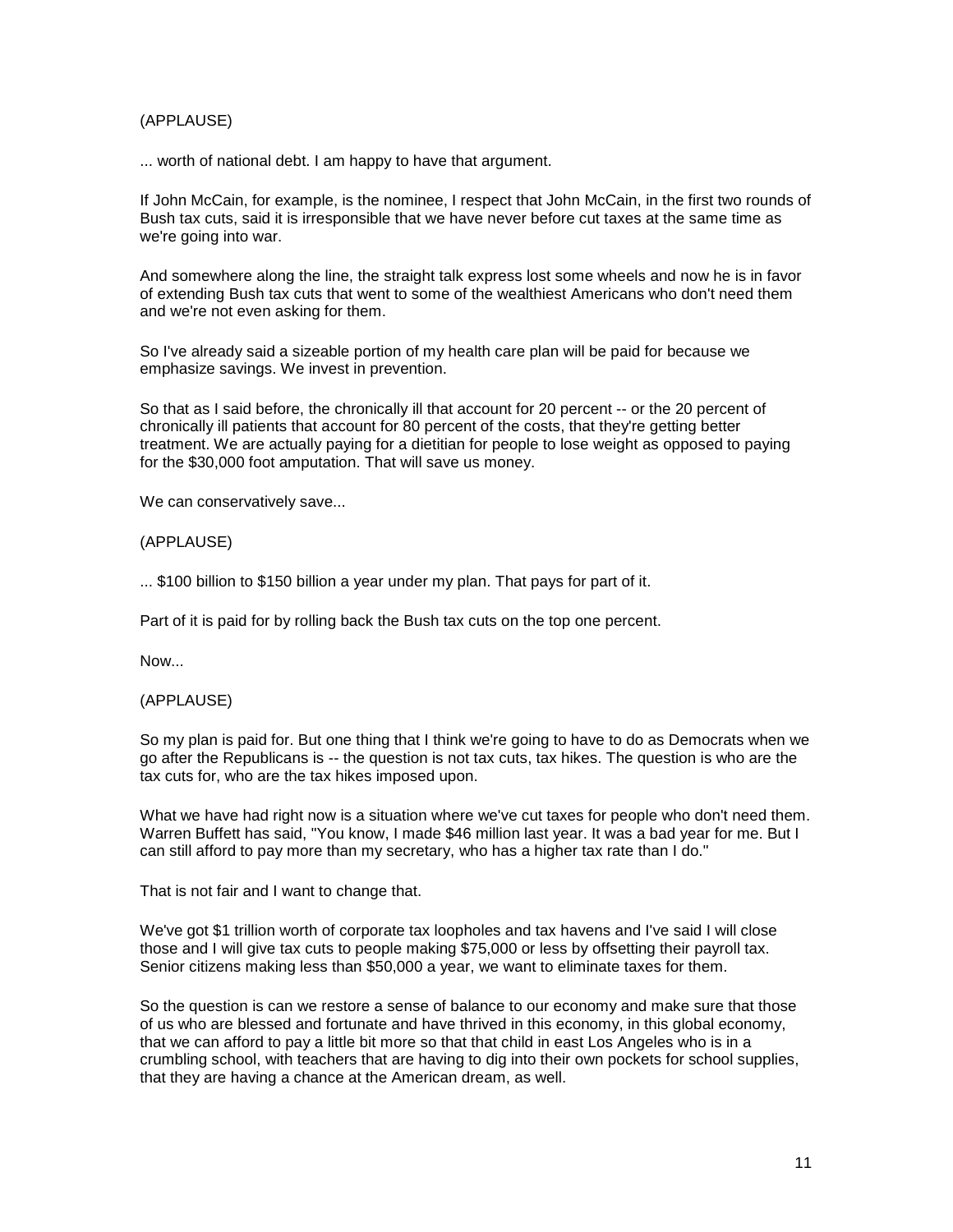# (APPLAUSE)

I'm happy to have that argument.

BLITZER: Senator Clinton, your health care plan, it is estimated, will cost \$110 billion annually. You want to tax the rich to pay for that, is that what you're saying?

CLINTON: Well, let me say that the way I would pay for this is to take the Bush tax cuts that are set to expire on people making more than \$250,000 a year. That would raise about \$55 billion and I would put that into the subsidies for the health care tax credit, so that people would be able to afford the health care that we are offering.

The other \$55 billion would come from the modernization and the efficiencies that I believe we can obtain. We spend more money than anybody in the world on health care and there is no end in sight.

CLINTON: Yet, we don't get the best results. We don't have the longest life span. We don't have the best infant mortality rates.

We could do so much better. And here are some of the ideas that I have put on the table.

Number one, the Bush administration has given enormous tax giveaways to HMOs and drug companies under the Medicare prescription Part D program, under the HMO program in Medicare. I would rein those in. They are not being earned. They do not produce the results that are supposedly being touted by the Bush administration.

I would also move for electronic medical records, something that I have worked on for nearly five years on a bipartisan basis. Started with Newt Gingrich and Bill Frist. We passed my legislation through the Senate a year ago. Didn't get it through the Republican House. Now we're going to try again in the Democratic Congress.

If we had electronic medical records, according to RAND Corporation -- hardly a bastion of liberal thinking...

## (LAUGHTER)

... they have said we would save \$77 billion a year. That money can be put into prevention. It could be put into chronic care management. It can be put into making sure that our health care system has enough access so that if you are in a rural community somewhere in California or somewhere in Tennessee or somewhere in Georgia, you'll have access to health care. If you are in an inner- city area and you see your hospital, like the Drew Medical Center, closed on you, then you are going to have a place once again where you can get health care in the immediate area.

So we can begin to be more effective and more sensible about how we cover everybody, and use the money from the top-end tax cults and from modernizing the system.

BLITZER: Jeanne has a question on a different subject...

## (APPLAUSE)

... but I just want to be precise. When you let -- if you become president, either one of you -- let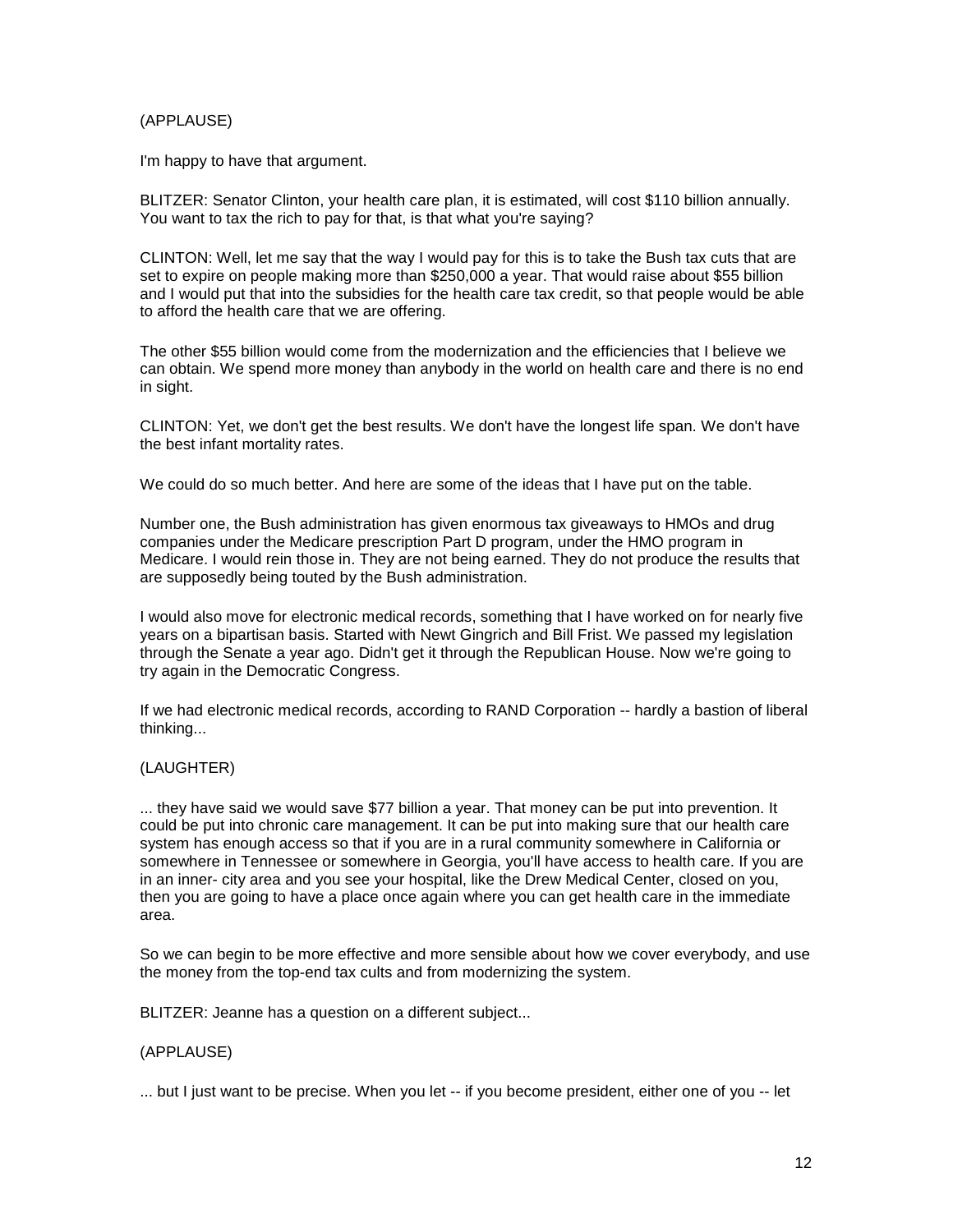the Bush tax cuts lapse, there will be effectively tax increases on millions of Americans.

OBAMA: On wealthy Americans.

CLINTON: That's right.

OBAMA: And look...

BLITZER: And you are willing to go into...

(CROSSTALK)

OBAMA: I'm not bashful about it.

CLINTON: Absolutely. Absolutely.

OBAMA: I suspect a lot of this crowd -- it looks like a pretty well-dressed crowd -- potentially will pay a little bit more. I will pay a little bit more.

But as I said, you know, we have, I believe, a moral obligation to make sure that everybody has the opportunity to get health care in this country.

And one last point I want to make. We will have to make some upfront costs. That's why in either of our plans, you know, if we want to invest in electronic medical records, then we have got to go to rural hospitals who might not be able to afford it and say, we're going to help you buy the computer software and the machinery to make sure that this works.

But that investment will pay huge dividends over the long term, and the place where it will pay the biggest dividends is in Medicare and Medicaid. Because if we can get a healthier population, that is the only way over the long term that we can actually control that spending that is going to break the federal budget.

CLINTON: But Wolf, it's just really important to underscore here that we will go back to the tax rates we had before George Bush became president. And my memory is, people did really well during that time period.

(APPLAUSE)

And they will keep doing really well.

BLITZER: All right, Jeanne?

CUMMINGS: On immigration. The Republicans have had a pretty fierce debate over immigration. And it's now pretty clear that that's going to be an issue for you all, as well, not just in the general, but it's bubbled up in some of the primaries. And it's a divisive issue for you all, as it is for the Republicans. And that was pretty evident when we got a question through Politico.

This is from Kim Millman (ph) from Burnsville, Minnesota. And she says, "there's been no acknowledgement by any of the presidential candidates of the negative economic impact of immigration on the African-American community. How do you propose to address the high unemployment rates and the declining wages in the African-American community that are related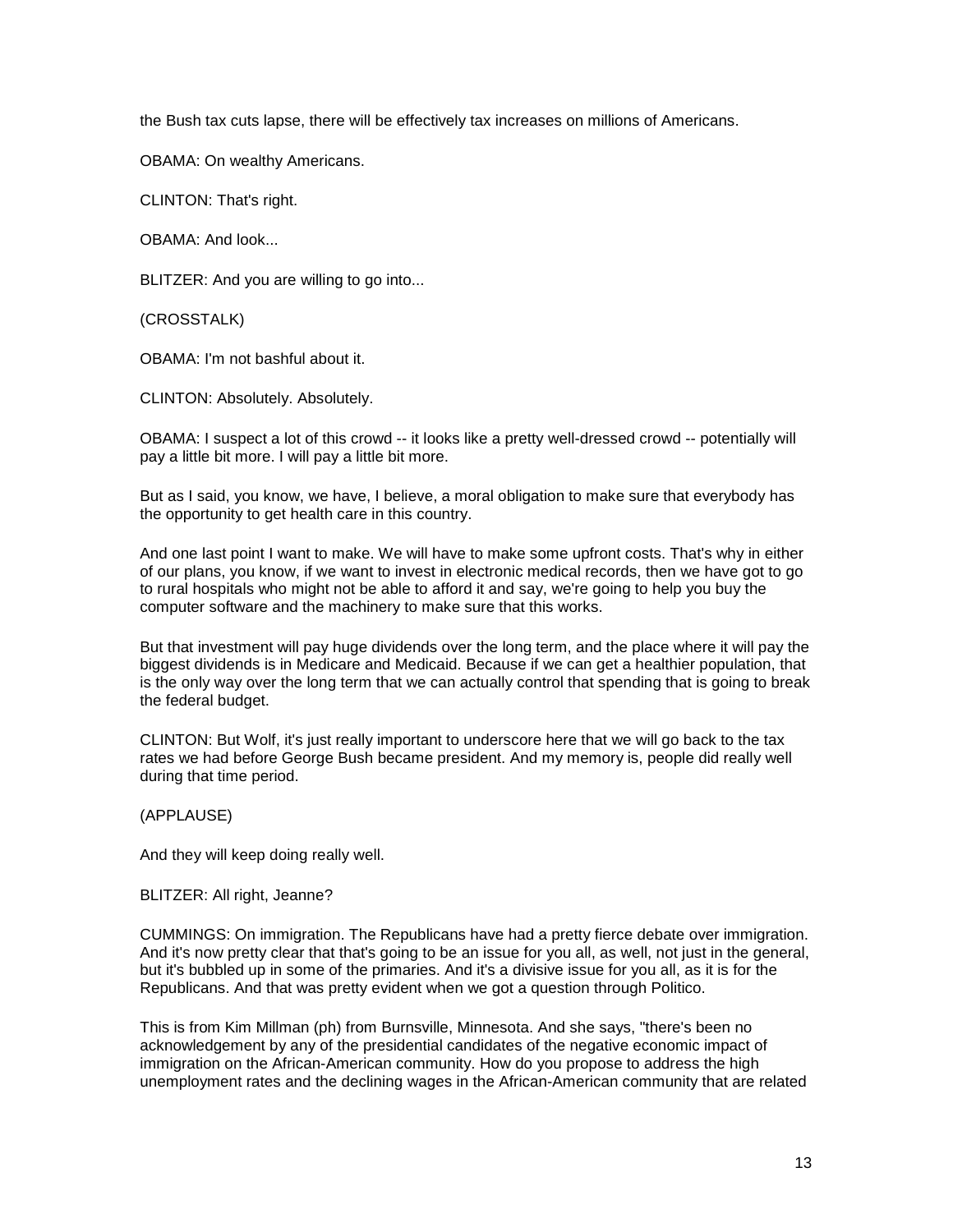to the flood of immigrant labor?"

Senator Obama, you want to go first on that? And it's for both of you.

OBAMA: Well, let me first of all say that I have worked on the streets of Chicago as an organizer with people who have been laid off from steel plants, black, white, Hispanic, Asian, and, you know, all of them are feeling economically insecure right now, and they have been for many years. Before the latest round of immigrants showed up, you had huge unemployment rates among African-American youth.

And, so, I think to suggest somehow that the problem that we're seeing in inner-city unemployment, for example, is attributable to immigrants, I think, is a case of scapegoating that I do not believe in, I do not subscribe to.

(APPLAUSE)

And this is where we do have a very real difference with the other party.

OBAMA: I believe that we can be a nation of laws and a nation of immigrants.

Now, there is no doubt that we have to get control of our borders. We can't have hundreds of thousands of people coming over to the United States without us having any idea who they are.

I also believe that we do have to crack down on those employers that are taking advantage of the situation, hiring folks who cannot complain about worker conditions, who aren't getting the minimum wage sometimes, or aren't getting overtime. We have to crack down on them. I also believe we have to give a pathway to citizenship after they have paid a fine and learned English, to those who are already here, because if we don't, they will continue to undermine U.S. wages.

But let's understand more broadly that the economic problems that African-Americans are experiencing, whites are experiences, blacks and Latinos are experiencing in this country are all rooted in the fact that we have had an economy out of balance. We've had tax cuts that went up instead of down. We have had a lack of investment in basic infrastructure in this country. Our education system is chronically underfunded.

# (APPLAUSE)

And so, there are a whole host of reasons why we have not been generating the kinds of jobs that we are generating. We should not use immigration as a tactic to divide. Instead, we should pull the country together to get this economy back on track.

That's what I intend to do as president of the United States of America.

# (APPLAUSE)

BLITZER: All right.

Senator Clinton, we're going to stay on this subject, but Doyle has a follow-up.

MCMANUS: Senator Clinton, Senator Obama has said that he favors allowing illegal immigrants to obtain drivers' licenses, and you oppose that idea.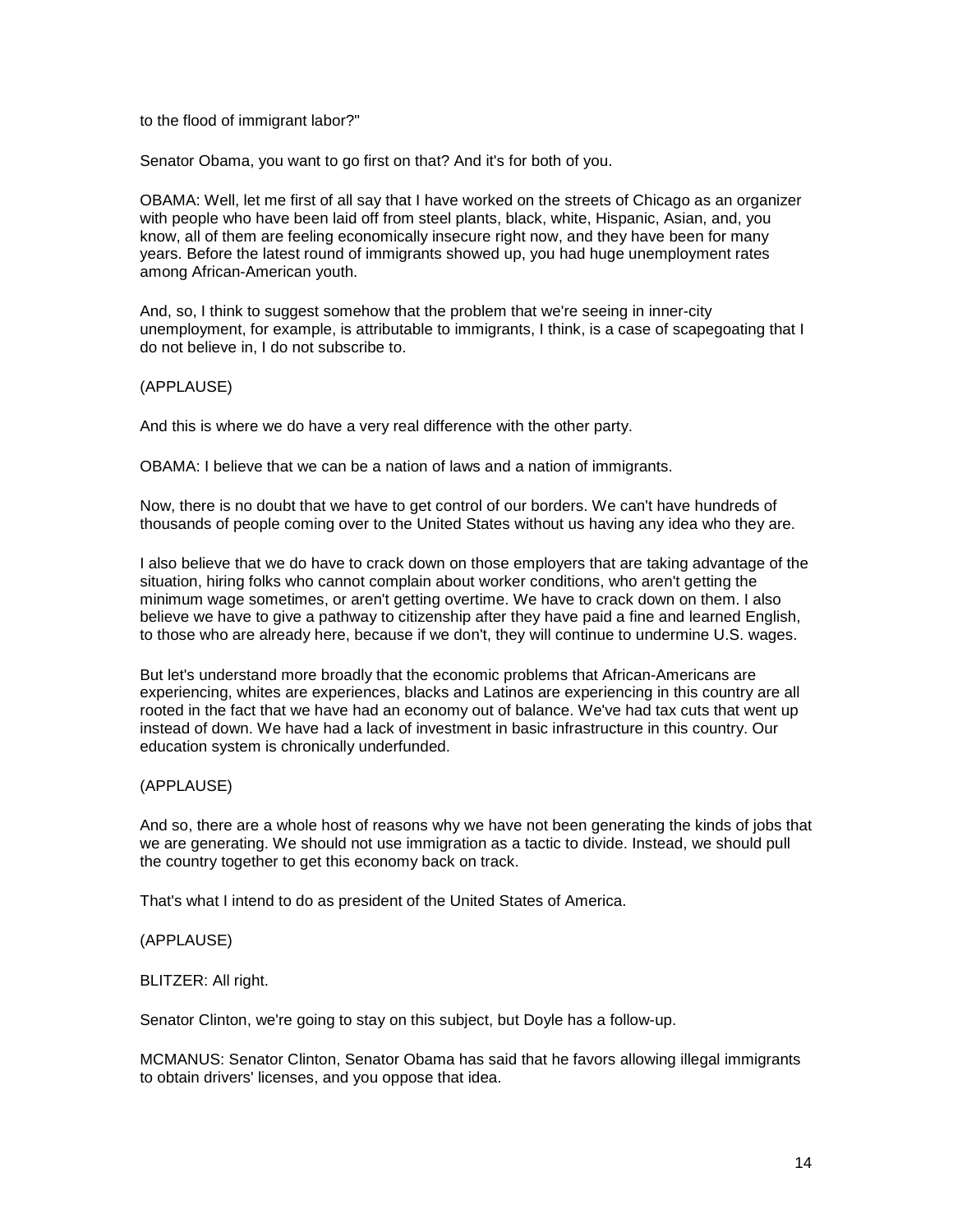## Why?

CLINTON: Well, let me start with the original question from Kim, because I think it deserves an answer.

I believe that in many parts of our country, because of employers who exploit undocumented workers and drive down wages, there are job losses. And I think we should be honest about that.

## (APPLAUSE)

There are people who have been pushed out of jobs and factories and meat processing plants, and all kinds of settings. And I meet them.

You know, I was in Atlanta last night, and an African-American man said to me, "I used to have a lot of construction jobs, and now it just seems like the only people who get them anymore are people who are here without documentation." So, I know that what we have to do is to bring our country together to have a comprehensive immigration reform solution.

# (APPLAUSE)

That is the answer. And it is important that we make clear to Kim and people who are worried about this that that is actually in the best interests of those who are concerned about losing their iobs or already have.

Because if we can tighten our borders, if we can crack down on employer who exploit workers, both those who are undocumented and those who are here as citizens, or legal, if we can do more to help local communities cope with the cost that they often have to contend with, if we do more to help our friends to the south create more jobs for their own people, and if we take what we know to be the realities that we confront -- 12 to 14 million people here, what will we do with them?

Well, I hear the voices from the other side of the aisle. I hear voices on TV and radio. And they are living in some other universe, talking about deporting people, rounding them up.

I don't agree with that, and I don't think it's practical. And therefore, what we've got to do is to say, come out of the shadows. We will register everyone. We will check, because if you have committed a crime in this country or the country you came from, then you will not be able to stay, you will have to be deported.

But for the vast majority of people who are here, we will give you a path to legalization if you meet the following condition: pay a fine because you entered illegally, be willing to pay back taxes over time, try to learn English -- and we have to help you do that, because we've cut back on so many of those services -- and then you wait in line.

That not only is, I think, the best way to approach the problem of our 12 million to 14 million who are here, but that also says to Kim, Kim, this is the best answer, as well, because once we have those conditions met, and people agree, then, they will not be in a labor market that undercuts anybody else's wages.

BLITZER: Senator...

(APPLAUSE)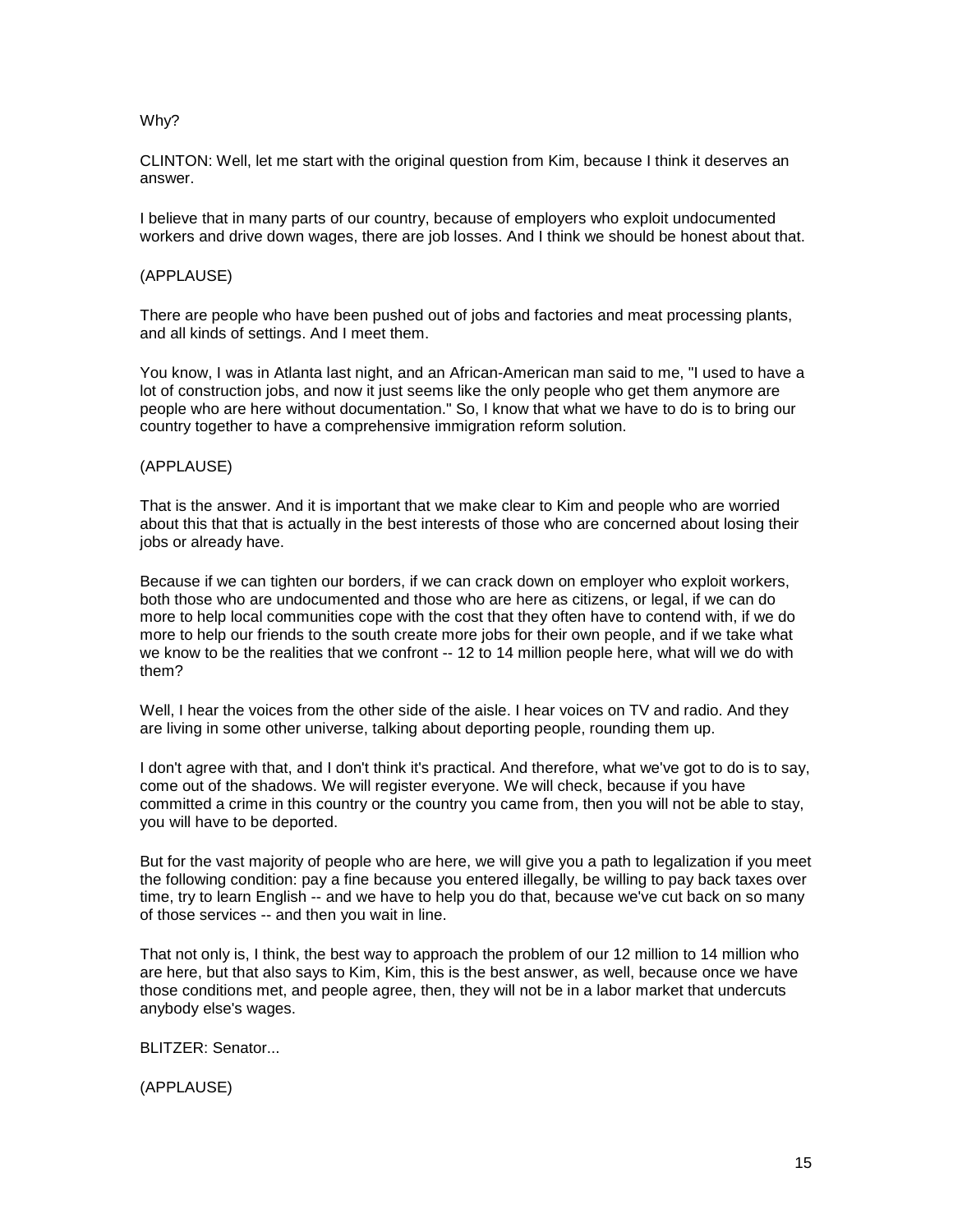CLINTON: And therefore, it's imperative we approach it this way, only after people have agreed to these conditions, Doyle, and that they have been willing to say, yes, they will meet those conditions, do I think we ought to talk about privileges like drives' licenses? Because otherwise, I think you will further undermine the labor market for people like the ones Kim is referring to.

CLINTON: We need to solve this problem, not exacerbate it. And that's what intend to do as president.

(APPLAUSE)

BLITZER: All right. All right, we have a follow-up.

Senator Obama, in an interview with CNN this week, you said this. You said, quote, "I stood up for a humane and intelligent immigration policy in a way that, frankly, none of my other opponents did." What did you mean by that?

OBAMA: Well, what I meant was that, when this issue came up -- not driver's licenses, but comprehensive immigration reform generally -- I worked with Ted Kennedy. I worked with Dick Durbin. I worked with John McCain, although he may not admit it now...

## (LAUGHTER)

... to move this issue forward aggressively. And it's a hard political issue. Let's be honest. This is not an issue that polls well. But I think it is the right thing to do.

(APPLAUSE)

And I think we have to show leadership on the issue. And it is important for us, I believe, to recognize that the problems that workers are experiencing generally are not primarily caused by immigration. There is...

BLITZER: Are you suggesting that Senator Clinton's policy was not, in your words, "humane"?

OBAMA: That is -- what I said was that we have to stand up for these issues when it's tough, and that's what I've done.

I did it when I was in the state legislature, sponsoring the Illinois version of the DREAM Act, so that children who were brought here through no fault of their own are able to go to college, because we actually want well-educated kids in our country...

(APPLAUSE)

... who are able to -- who are able to succeed and become part of this economy and part of the American dream.

BLITZER: Was she lacking on that front?

OBAMA: Wolf, you keep on trying to push on this issue.

BLITZER: I'm just trying to find out what you mean.

OBAMA: There are those who were opposed to this issue, and there have been those who have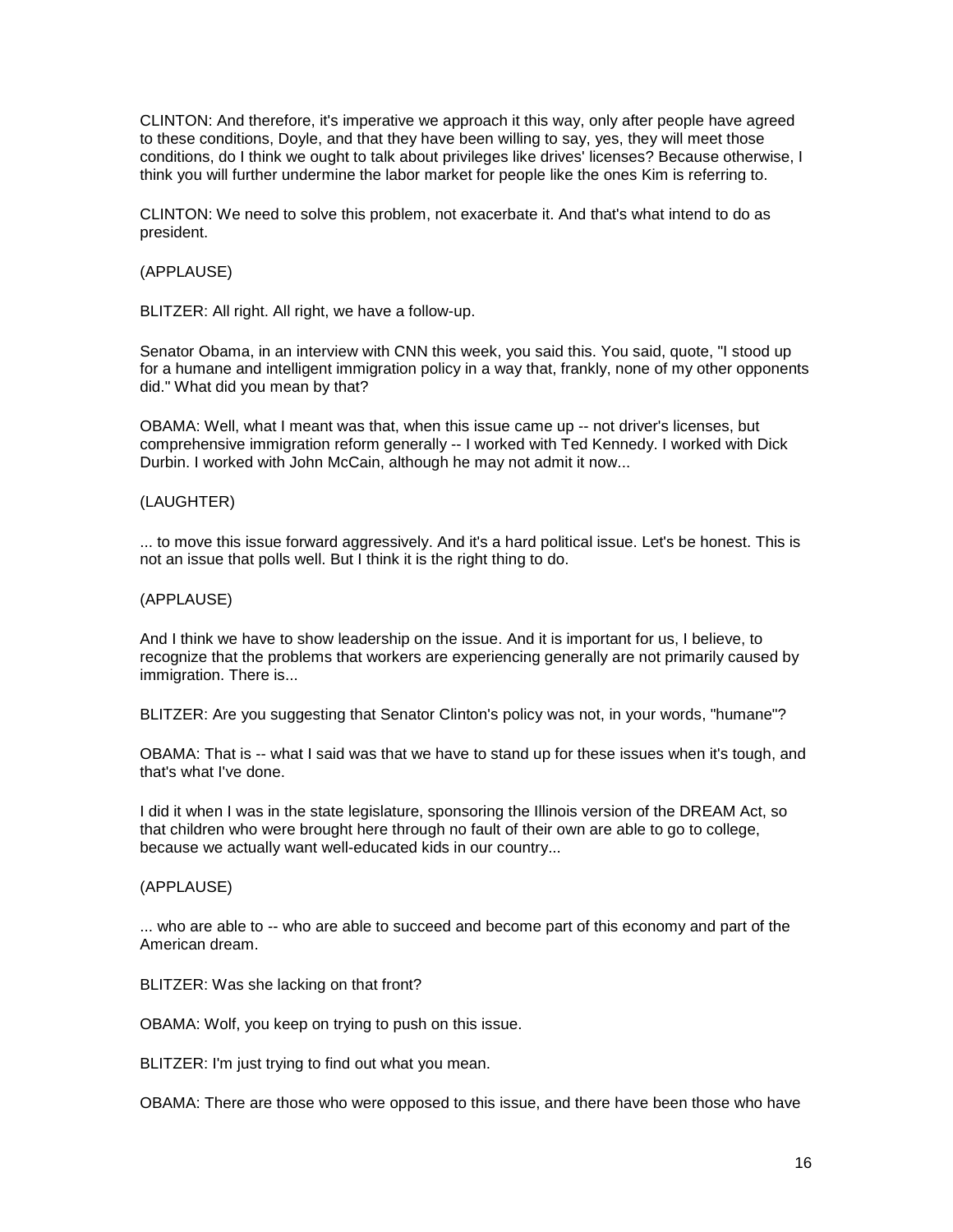flipped on the issue and have run away from the issue. This wasn't directed particularly at Senator Clinton. But the fact of the matter is I have stood up consistently on this issue.

On the driver's license issue, I don't actually want -- I don't believe that we're going to have to deal with this if we have comprehensive immigration reform, because, as I said before, people don't come here to drive. They come here to work.

## (APPLAUSE)

And if we have signed up them -- if we have registered them, if they have paid a fine, if they are learning English, if they are going to the back of the line, if we fix our legal immigration system, then I believe we will not have this problem of undocumented workers in this country, because people will be able to actually go on a pathway to citizenship.

That, I think, is the right approach for African-Americans; I think it's the right approach for Latinos; I think it's a right approach for white workers here in the United States.

BLITZER: I want to let Senator Clinton respond. But were you missing in action when Senator Obama and Senator McCain and Senator Kennedy started formulating comprehensive immigration reform?

CLINTON: Well, actually, I co-sponsored comprehensive immigration reform in 2004 before Barack came to the Senate.

(APPLAUSE)

So I've been on record on behalf of this for quite some time.

And representing New York, the homeland with the Statue of Liberty, bringing all of our immigrants to our shores, has been not only an extraordinary privilege, but given me the opportunity to speak out on these issues.

When the House of Representatives passed the most mean-spirited provision that said, if you were to give any help whatsoever to someone here illegally, you would commit a crime, I stood up and said that would have criminalized the Good Samaritan and Jesus Christ himself.

I have been on record on this against this kind of demagoguery, this mean-spiritedness.

And, you know, it is something that I take very personally, because I have not only worked on behalf of immigrants; I have been working to make conditions better for many years.

## (APPLAUSE)

I was so honored to get the farm workers endorsement last week, because for so many years I have stood with farm workers who do some of the hardest work there is anywhere in our country.

So we may be looking at the immigration reform issue as a political issue, and it certainly has been turned into one by those who I think are undermining the values of America.

It is a serious question. We have to fix this broken system. But let's do it in a practical, realistic approach. Let's bring people together. And I think, as president, I can.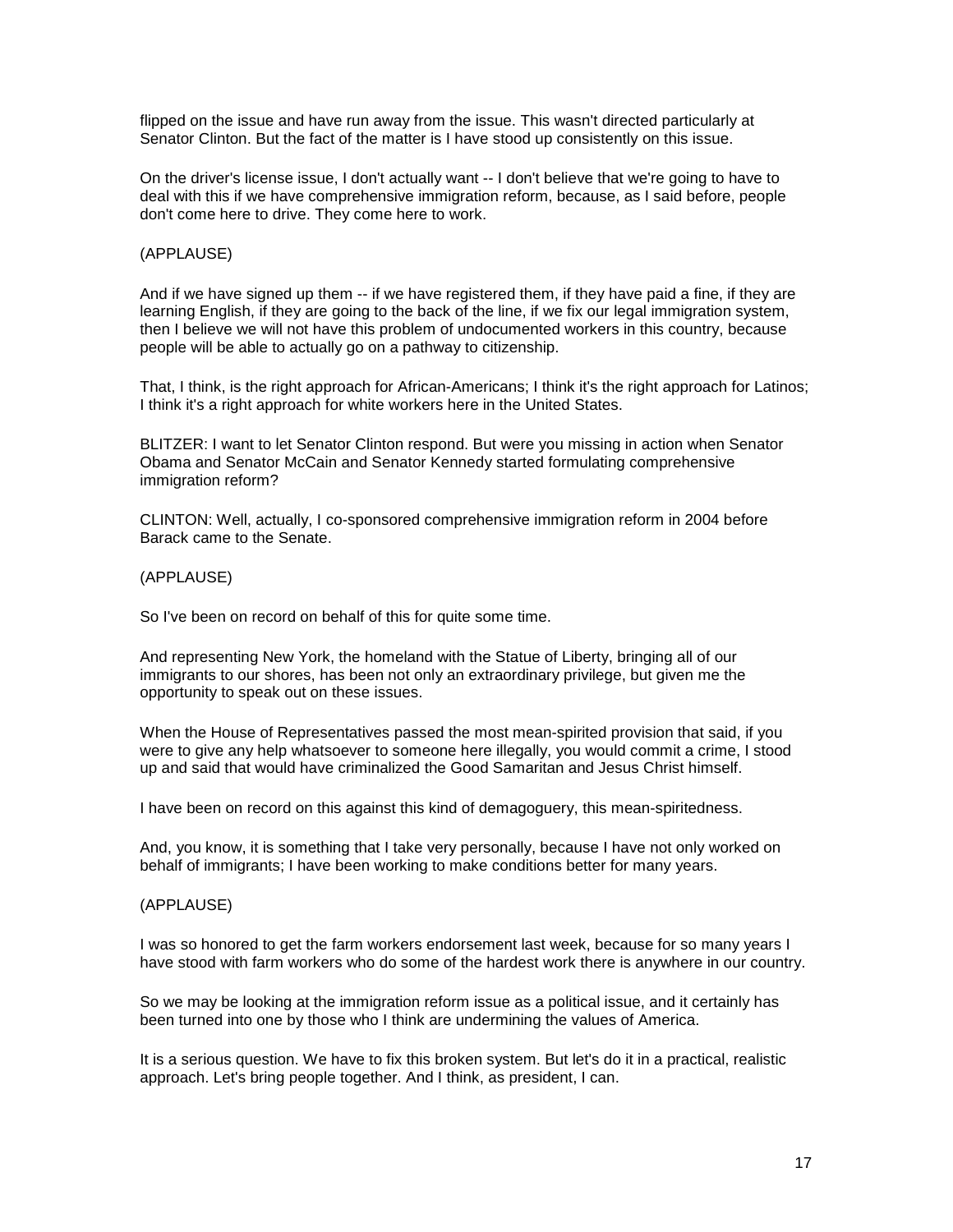You know, I've been going to town halls all over America, and I see the people out there, thousands of them who come to hear me, and they're nervous about immigration, and for the reasons that the economy isn't working for people.

The average American family has lost \$1,000 in income. They're looking for some explanation as to why this is happening. And they edge or a real amount of anxiety in their voice.

And then I ask them, well, what would you do?

CLINTON: If you want to round up into four people, how many tens of thousands of federal law enforcement officials would that take?"

BLITZER: All right.

CLINTON: And how much authority would they have to be given to knock on every door of every business and every home? I don't think Americans would stand for that.

BLITZER: Senator, Senator...

CLINTON: So we have to get realistic and practical about this.

BLITZER: Very quickly, Senator, why not, then, if you're that passionate about it, let them get driver's licenses?

CLINTON: Well, we disagree on this. I do not think that it is either appropriate to give a driver's license to someone who is here undocumented, putting them, frankly, at risk, because that is clear evidence that they are not here legally, and I believe it is a diversion from what should be the focus at creating a political coalition with the courage to stand up and change the immigration system.

(APPLAUSE)

OBAMA: The only point I would make is Senator Clinton gave a number of different answers over the course of six weeks on this issue, and that did appear political.

Now, at this point, she's got a clearer position, but it took a whole and...

(APPLAUSE)

CLINTON: Well...

OBAMA: I'm just being -- just in fairness. Initially, in a debate, you said you were for it. Then you said you were against it. And the only reason I bring that up is to underscore the fact that this is a difficult political issue.

From my perspective, I agree with Bill Richardson that there is a public safety concern here and that we're better off, because I don't want a bunch of hit-and-run drivers, because they're worried about being deported and so they don't report an accident. That is a judgment all.

(APPLAUSE)

But I do think it is important to recognize that this can be tough and the question is who is going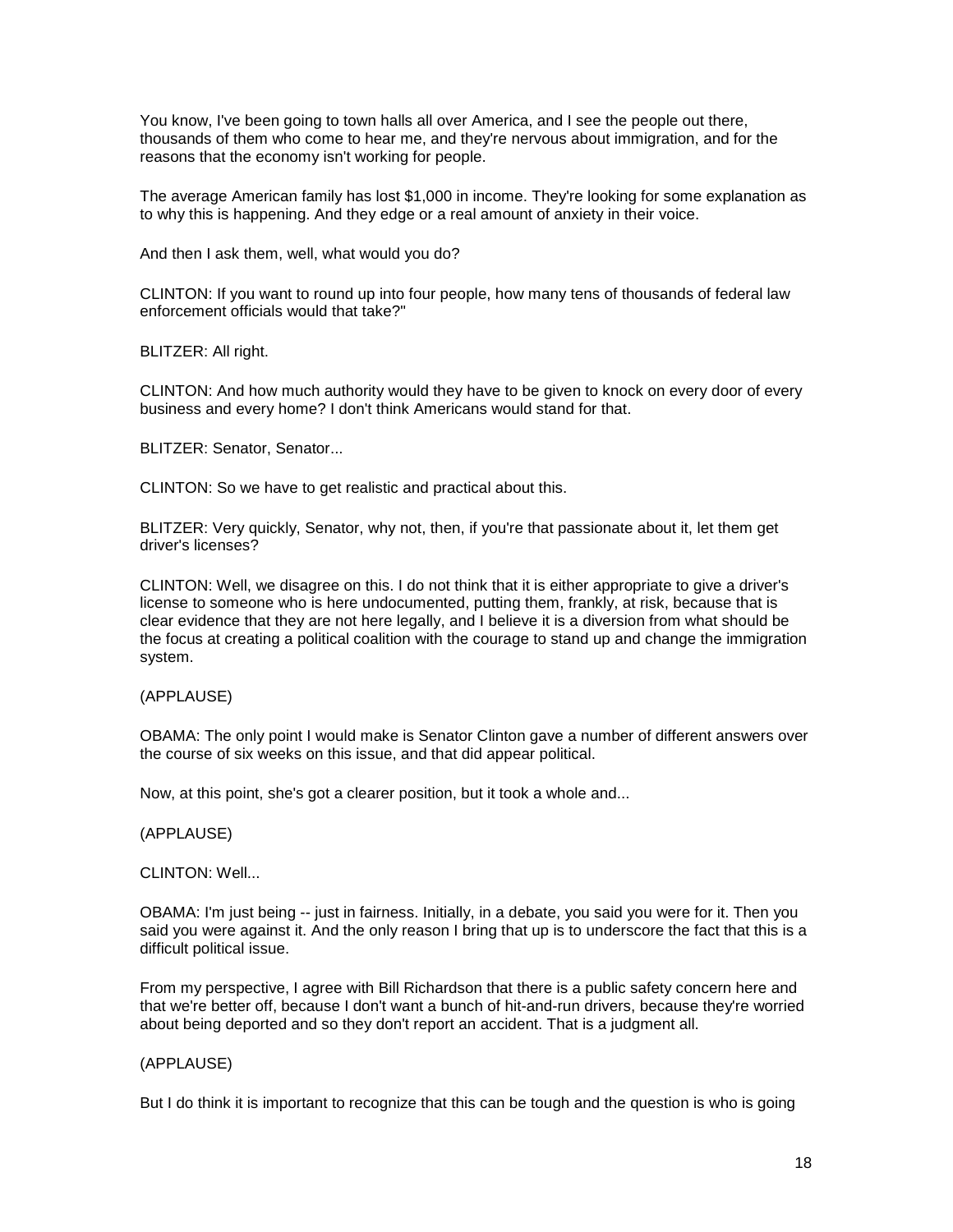to tackle this problem and solve it.

Many of the solutions that Senator Clinton just talked about are solutions that I agree with, that I've been working on for many years, and my suspicion is whatever our differences, we're going to have big differences with the Republicans, but I think a practical, common sense solution to the problem is what the American people are looking for.

CLINTON: Well, I just have to correct the record for one second, because, obviously, we do agree about the need to have comprehensive immigration reform.

And if I recall, about a week after I said that I would try to support my governor, although I didn't agree with it personally, you

So this is a difficult issue and both of us have to recognize...

#### (APPLAUSE)

... that it is not something that we easily come to, because we share a lot of the same values.

#### OBAMA: I agree.

CLINTON: We want to -- we want to be fair to people. We want to respect the dignity of every human being, every person who is here. But we are trying to work our way through to get to where we need to be and that is to have a united Democratic Party, with fair-minded Republicans who will join us to fix this broken immigration system.

#### (APPLAUSE)

BLITZER: All right. We're going to talk a lot more about this. We're going to take a quick break. We have a lot more to talk about. You can follow all of the action, by the way, on cnnpolitics.com and there's a lively dialogue going on there right now, cnnpolitics.com.

We'll take a quick break. We'll pick up with two issues, experience and character, and then move on to a lot more right after.

#### (COMMERCIAL BREAK)

OBAMA: ... Americans disagree.

## (APPLAUSE)

And think that we need to move forward with new leadership. So that's why we are having this contest.

You know, I have spent my entire adult life trying to bring about change in this country. I started off as a community organizer, working on the streets of Chicago, providing job training and afterschool programs and economic development for neighborhoods that have been devastated by steel plants that had closed.

I worked as a civil rights attorney, turning down lucrative corporate jobs to provide justice for those who had been denied on the job on at the ballot box.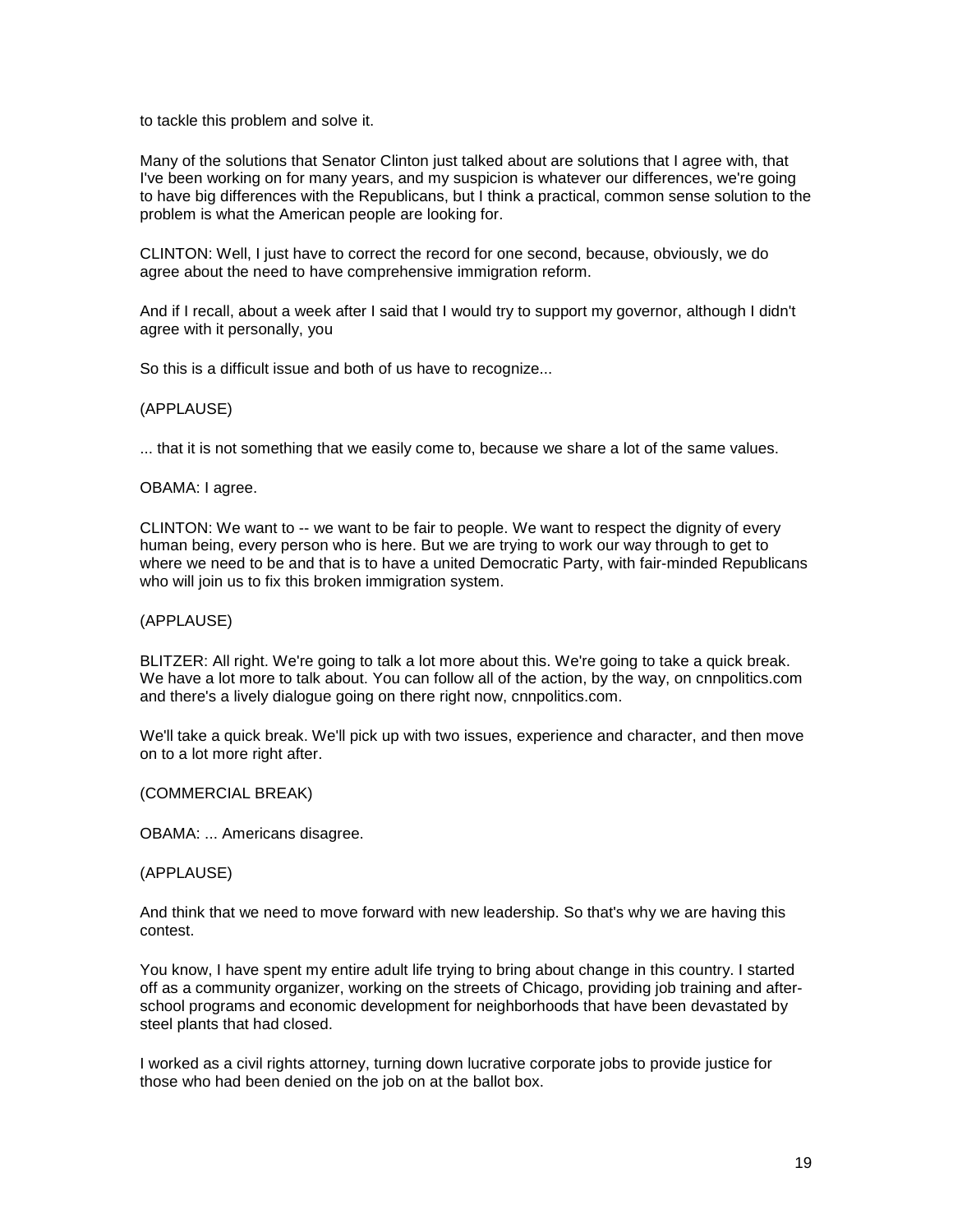## (APPLAUSE)

I worked as a state legislator for years, providing health care to people who did not have it, reforming a death penalty system that was broken, providing tax relief to those who needed it.

And in the United States Senate, I worked on everything from nuclear proliferation to issues of alternative energy.

And in each instance, what I found is that the leadership that's needed is the ability to bring people together, who otherwise don't see anything in common. The ability to overcome the special interests. And I passed both in Washington in Illinois comprehensive ethics reform that opened up government so that the American people could be involved. And talking straight to the American people about how we're going to solve these problems, and putting in the hard work of negotiations to get stuff done.

So I respect Senator Clinton's record. I think it's a terrific record. But I also believe that the skills that I have are the ones that are needed right now to move the country forward.

CLINTON: And I really spent a great deal of my early adulthood, you know, bringing people together to help solve the problems of those who were without a voice and were certainly powerless.

I was honored to be appointed by President Carter to the Legal Services Corporation, which I chaired, and we grew that corporation from 100 million to 300 million. It is the primary vehicle by which people are given access to our courts when they have civil problems that need to be taken care of.

You know, I've run projects that provided aid for prisoners in prisons. I helped to reform the education system in Arkansas and expand rural health care. And I've had a lot of varied experiences, both in the private sector, as well as the public, and the not-for- profit sector.

And certainly during the eight years that I was privileged to be in the White House, I had a great deal of responsibility that was given to me to not only work on domestic issues, like health care - and when we weren't successful on universal health care, I just turned around and said, well, we're going to get the Children's Health Insurance Program. And I'm so proud we do, because now six million children around the country every month get health care. And I took on the drug companies to make sure that they would test drugs to see if they were safe and effective for our kids.

And began to change the adoption and foster care system. Here in California, because of the Adoption and Safe Families Act, we have three times more children being adopted out of foster care.

## (APPLAUSE)

And certainly the work that I was able to do around the world, going to more than 82 countries, negotiating with governments like Macedonia to open their border again, to let Kosovar refugees in. Speaking on behalf of women's rights as human rights in Beijing, to send a message across the world that this is critical of who we are as Americans.

## (APPLAUSE)

And to go to the Senate and to begin to work across the party lines with people who honestly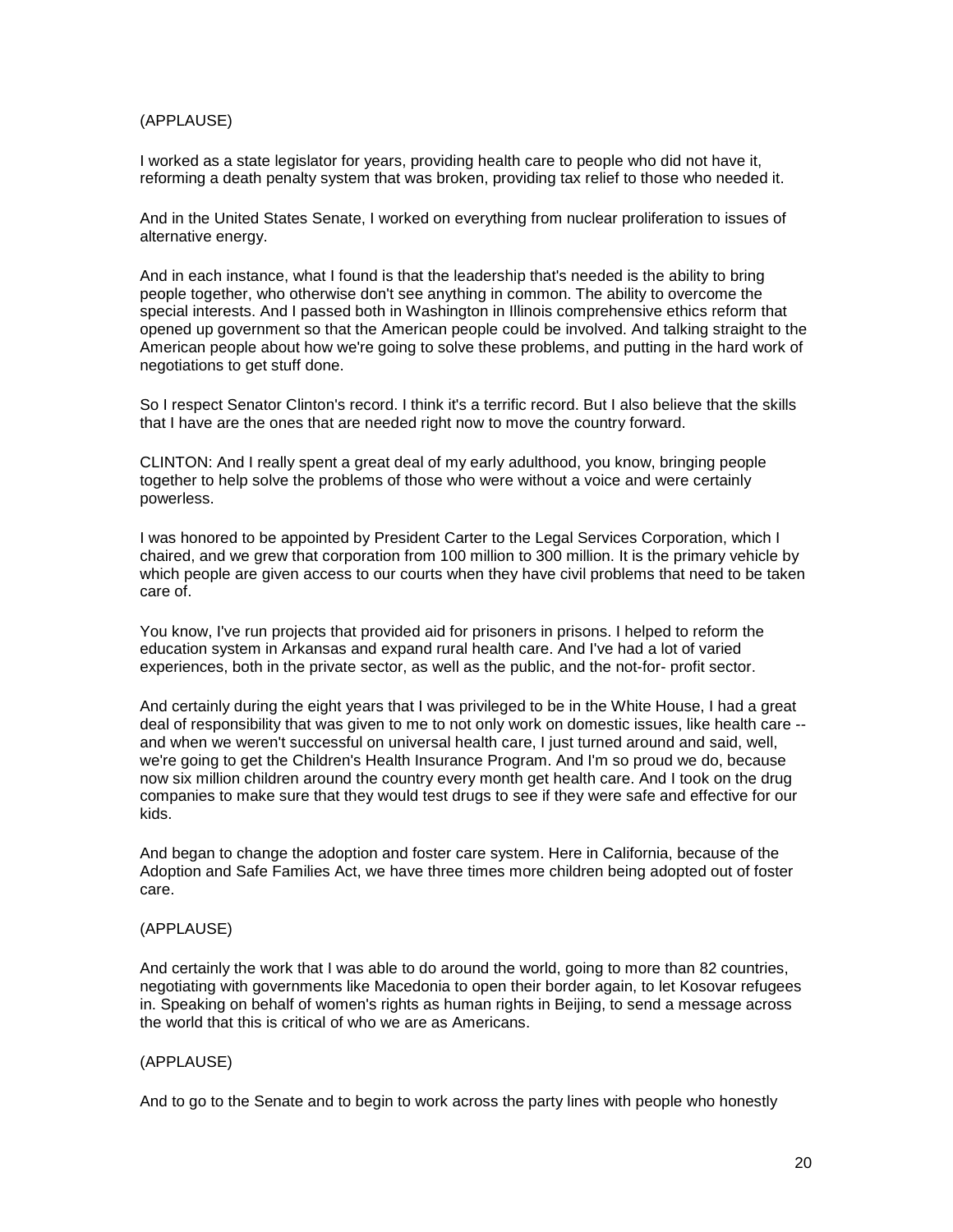never thought they would work with me. But I believe public service is a trust. And I get up every day trying to make change in people's lives.

And today we have 20,000 National Guard and Reserve members in California who have access to health care because I teamed up with Senator Lindsey Graham of South Carolina to get that done. Really positive change in people's lives, in real ways, that I am very proud of.

(APPLAUSE)

BLITZER: Jeanne Cummings of Politico, go ahead.

CUMMINGS: Well, we've got a question on this that's come in on politico.com, and it echoes, I think, a message that you all might be fighting up against if Mitt Romney turns out to be your opponent come the fall. We've talked about McCain, now we have Romney's strengths to address.

Now, Howard Meyerson (ph) of Pasadena, California, says he views the country as a very large business, and neither one of you have ever run a business. So, why should either of you be elected to be CEO of the country?

CLINTON: Well, I would, with all due respect, say that the United States government is much more than a business. It is a trust.

(APPLAUSE)

It is the most complicated organization. But it is not out to make a profit. It is out to help the American people. It is about to stand up for our values and to do what we should at home and around the world to keep faith with who we are as a country.

And with all due respect, we have a president who basically ran as the CEO, MBA president, and look what we got. I am not too happy about the results.

## (APPLAUSE)

OBAMA: Let me -- let me just also point out that, you know, Mitt Romney hasn't gotten a very good return on his investment during this presidential campaign.

## (APPLAUSE)

And so, I'm happy to take a look at my management style during the course of this last year and his. I think they compare fairly well.

## (APPLAUSE)

BLITZER: Go ahead, Doyle.

MCMANUS: I want to switch to a different theme.

Senator Clinton, this week, as you know, Senator Obama was endorsed by Senator Ted Kennedy and Caroline Kennedy. And they both argued that the country is ready for a new generation of leaders, and they said Barack Obama, like John F. Kennedy in 1960, is that kind of leader.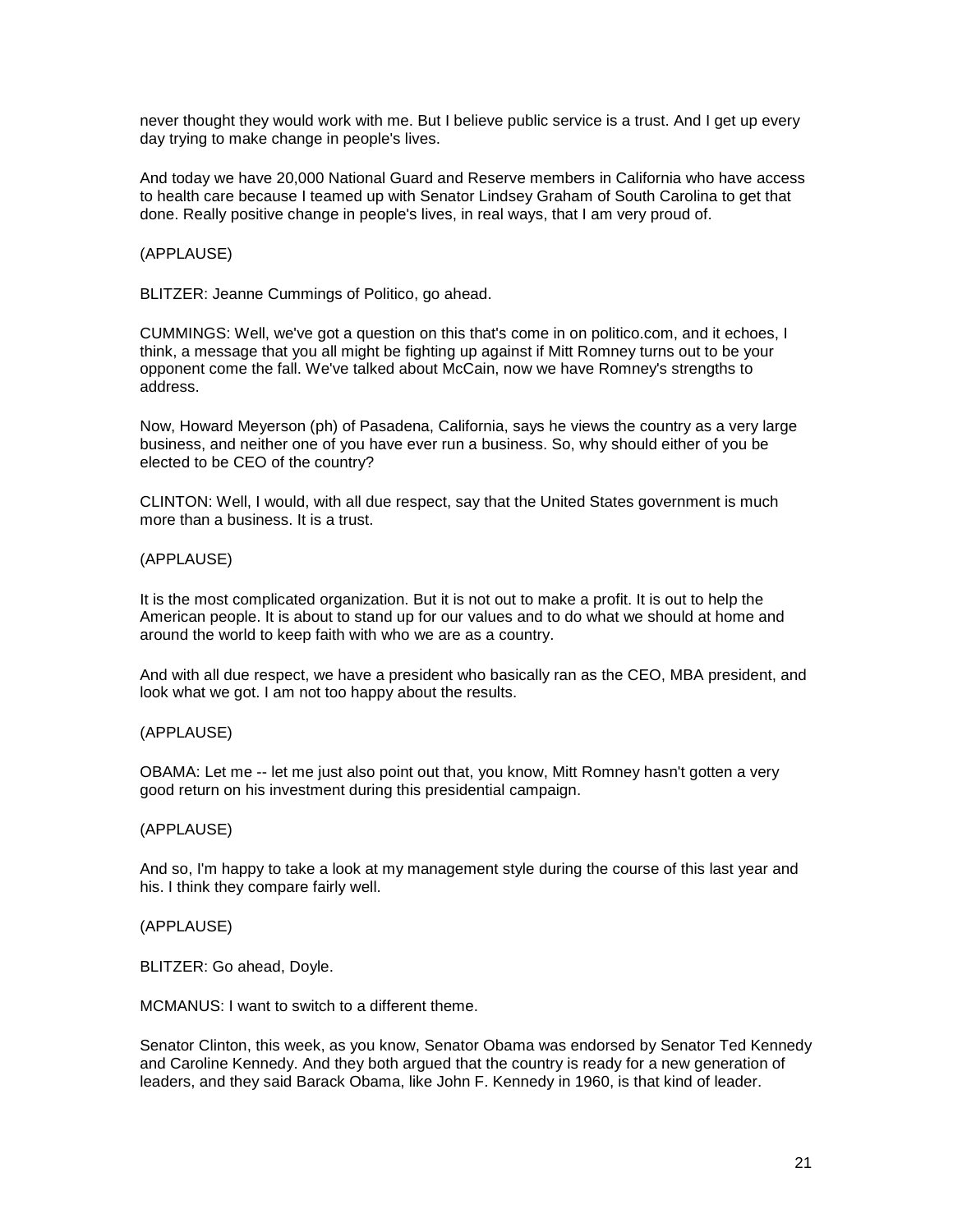#### How do you respond to that?

CLINTON: Well, I have the greatest respect for Senator Kennedy and the Kennedy family. And I'm proud to have three of Senator Robert Kennedy's children, Bobby and Kathleen and Kerry, supporting me. But what I this is...

## (APPLAUSE)

What I think is exciting is that the way we are looking at the Democratic field, now down to the two of us is, is we're going to get big change. We're going to have change. I think having the first woman president would be a huge change for America and the world.

# (APPLAUSE)

CLINTON: But, of course, despite the enthusiasm of our supporters or our endorsers -- and we're both proud of everyone who has come to be part of our campaign -- this is about the two of us.

You have to, as voters, determine who you think can be the best president, to tackle all those problems on day one, waiting in the Oval Office, who can be the best nominee for the Democratic Party to be able to withstand whatever they decide to do on the other side of the aisle, and come out victorious.

But, ultimately, this is really about the American people. It's about your lives. It's about your jobs, your health care, whether you can afford to send your children to college, whether you'll be able to withstand the pressure of the rising interest rates on a home foreclosure that might come your way, and whether we're going to once again be proud of our country, and our leadership, and our moral authority in the world.

And so I think that, as we look at these upcoming contests -- 22 of them now on Tuesday -- really, every voter should be looking and examining what they want out of the next president.

What are the criteria that you have for determining who you will vote for, what you think our country needs, what you and your family are really looking for? And then you evaluate the two of us, because no one else will be on the ballot.

This is a very exciting and humbling experience, I think I can say for both of us.

BLITZER: All right. Senator...

CLINTON: Neither one of us would have either predicted -- you know, not very long ago -- we would be sitting here. And it is a great tribute to the Democratic Party and to America.

## (APPLAUSE)

But now we have to decide who would be the best president.

## (APPLAUSE)

BLITZER: Senator Obama, I want you to respond, but also in the context of this. A lot of Democrats remember the eight years of the Clinton administration, a period of relative peace and prosperity, and they remember it fondly.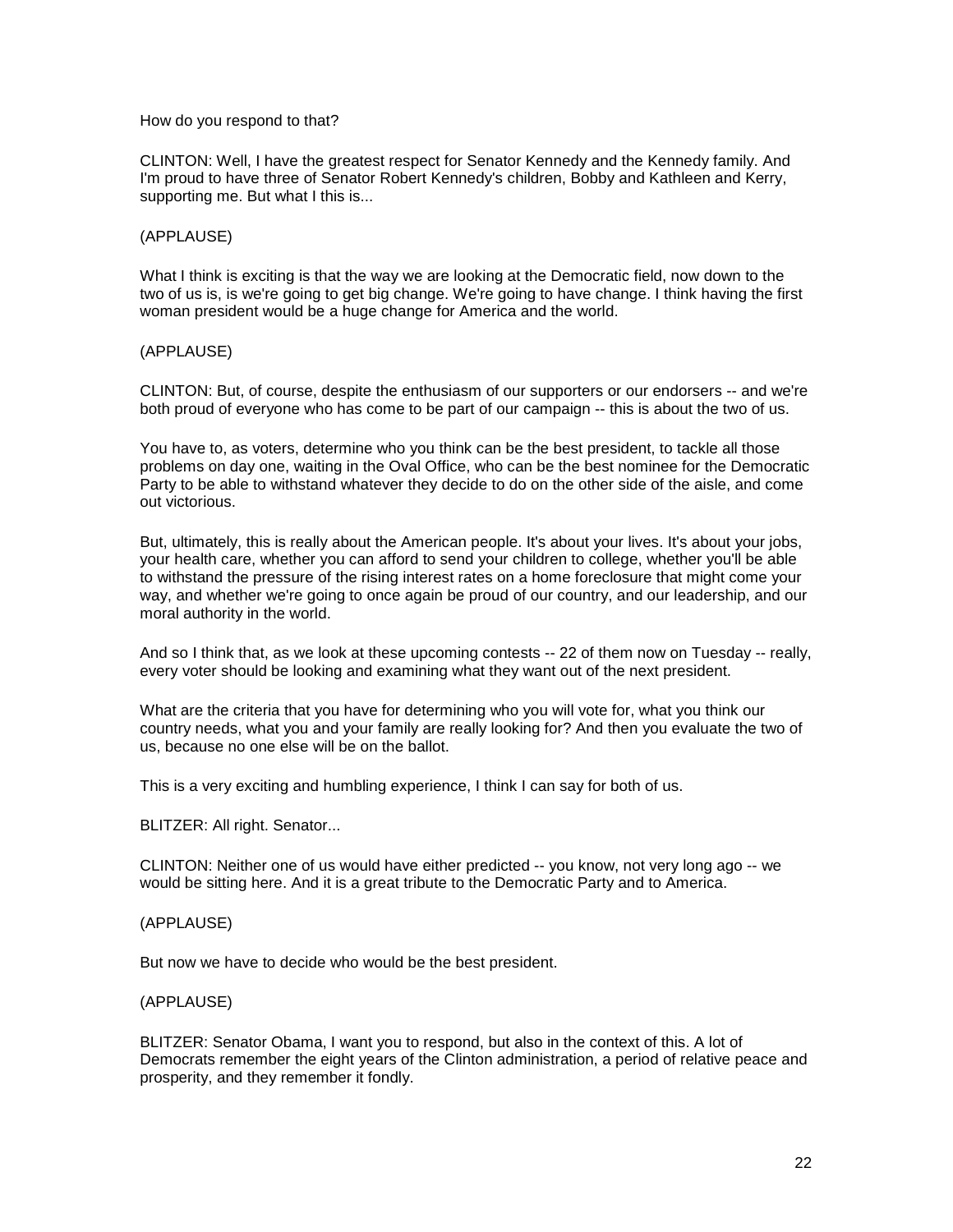Are they right? Should they be remembering those eight years with pleasure?

OBAMA: Well, I think there's no doubt that there were good things that happened during those eight years of the Clinton administration. I think that's undeniable.

Look, we're all Democrats. And, particularly, when looked through the lens of the last eight years with George Bush, they look even better.

# (LAUGHTER)

So I don't want to diminish some of the accomplishments that occurred during those eight years. And I absolutely agree with Senator Clinton, that ultimately each of us have to be judged on our own merits.

All of us have endorsers, and ultimately you've got to take a look and see: Who do you want in that White House?

I do think that there was something that happened, and we've been seeing it all across the country. We saw it at the event with Senator Kennedy. We are bringing in a whole generation of new voters...

## (APPLAUSE)

... which I think is exciting. And part of the task, I believe, of leadership is the hard nuts-and-bolts of getting legislation passed and managing the bureaucracy, but part of it is also being able to call on the American people to reach higher, to say we shouldn't settle for an economy that does very well for some, but leaves millions of people behind.

We should not accept a school in South Carolina that was built in the 1800s, where kids are having to learn in trailers, and every time the railroad goes by the tracks, the building shakes and the teacher has to stop teaching.

We should not accept a foreign policy that has seen our respect diminish around the world and has not made us more safe.

## (APPLAUSE)

So the question is -- part of the question is: Who can work the levers of power more effectively? Part of the question is also: Who can inspire the American people to get re-engaged in their government again, push back the special interests, reduce the influence of lobbyists?

And that is something that I have worked on all my life and we are seeing in this campaign. And one of the things I'm thrilled with -- and this is good news for Democrats...

#### BLITZER: All right.

OBAMA: ... every single election that we've had so far in this contest you've seen the number of people participating in the Democratic primary double.

## (APPLAUSE)

Now, that's not all due to me. Senator Clinton is attracting enthusiasm and support, as well. But I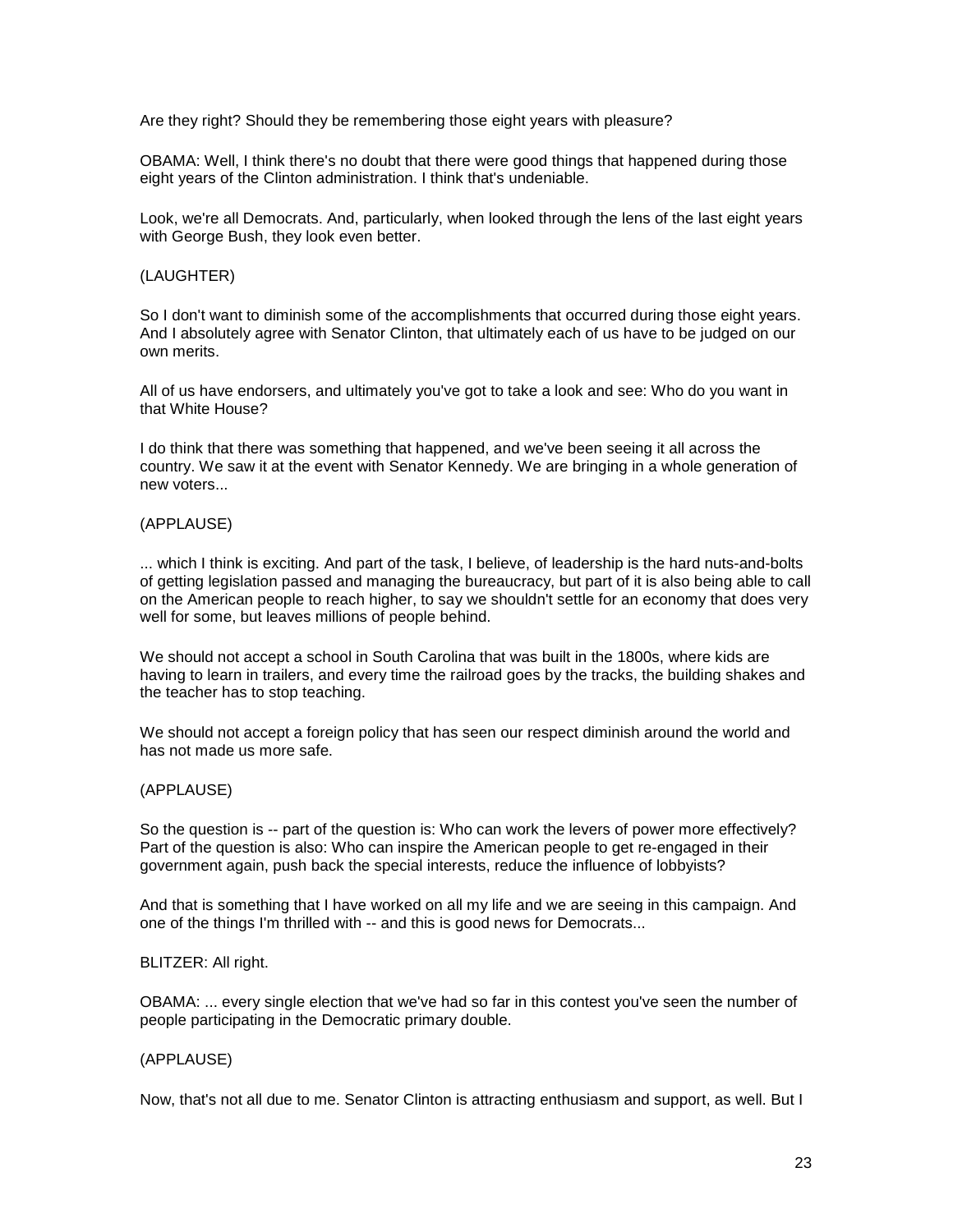can say, for example, in Iowa, about 60 percent of those new voters voted for me.

And that, I think, changes the electoral map in such a way where we're going to have more people ready to move forward on the agendas that we all agree with. That's part of the leadership I want to provide as president.

BLITZER: We have a follow-up question from Jeanne.

Go ahead, Jeanne.

CUMMINGS: Well, Senator Obama mentioned the generational issue. And when we look at returns and exit polls, there is something going on there. And we've got a question along those lines from Karen Roper (ph) from Pickens, South Carolina.

CUMMINGS: She asks to you: "Senator Clinton, that you have claimed that your presidency would bring change to America. I'm 38 years old and I have never had an opportunity to vote in a presidential election in which a Bush or a Clinton wasn't on the ticket.

"How can you be an agent of change when we have had the same two families in the White House for the last 30 years?"

(APPLAUSE)

CLINTON: Well, as I have often said, I regret deeply that there is a Bush in the White House at the time.

But I think that what's great about our political system is that we are all judged on our own merits. We come forward to the American public and it's the most grueling political process one can imagine.

We start from the same place. Nobody has an advantage no matter who you are or where you came from. You have to raise the money. You have to make the case for yourself.

And I want to be judged on my own merits. I don't want to be advantaged or disadvantaged. I'm very proud of my husband's administration. I think that there were a lot of good things that happened and those good things really changed people's lives.

The trajectory of change during those eight years went from deficits and debt to a balanced budget and a surplus, all those 22 million new jobs and the...

(APPLAUSE)

... and the hopefulness that people brought with them. And, you know, it did take a Clinton to clean after the first Bush and I think it might take another one to clean up after the second Bush.

## (APPLAUSE)

BLITZER: All right, Senators, stand by. We're going to take another quick break. We have a lot more to go through. Remember, you can go to cnnpolitics.com and you can monitor what's going on. There's a lively discussion going on at cnnpolitics.com right now.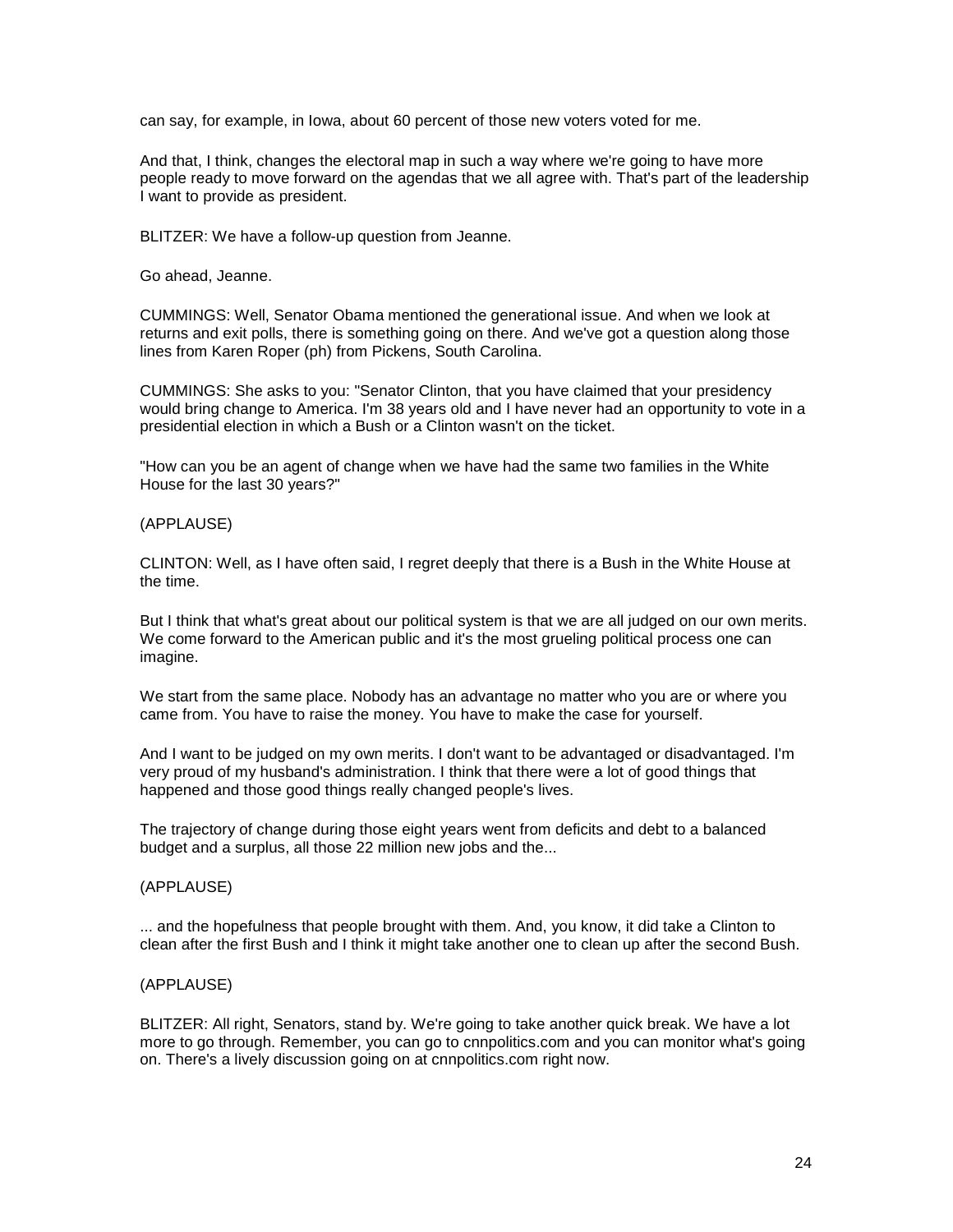We'll take a short break. Much more of this Democratic presidential debate right after this.

(COMMERCIAL BREAK)

BLITZER: We're at the Kodak Theatre here in Los Angeles. Thousands of people are outside, Hillary Clinton supporters, Barack Obama supporters. We're continuing this presidential debate right now.

The next question goes to Doyle McManus.

MCMANUS: A question about the issue of Iraq.

Senator Clinton, you've both called for a gradual withdrawal of combat troops from Iraq, but Senator Obama says he wants all combat troops out within 16 months of his inauguration and you haven't offered a specific end date.

Why shouldn't voters worry that your position could turn into an open-ended commitment?

CLINTON: Well, because, Doyle, I've been very clear in saying that I will begin to withdraw troops in 60 days. I believe that it will take me one to two brigades a month, depending on how many troops we have there, and that nearly all of them should be out within a year.

It is imperative, though, that we actually plan and execute this right. And you may remember last spring, I got into quite a back-and- forth with the Pentagon, because I was concerned they were not planning for withdrawal, because that was contrary to their strategy, or their stated position.

And I began to press them to let us know, and they were very resistant, and gave only cursory information to us.

So I've said that I will ask the Joint Chiefs and the secretary of defense and my security advisers the very first day I'm president, to begin to draw up such a plan so that we can withdraw.

But I just want to be very clear with people, that it's not only bringing our young men and women and our equipment out, which is dangerous. They have got to go down those same roads where they have been subjected to bombing and so much loss of life and injury. We have to think about what we're going to do with the more than 100,000 Americans civilians who are there, working for the embassy, working for businesses, working for charities.

And I also believe we've got to figure out what to do with the Iraqis who sided with us. You know, a lot of the drivers and translators saved so many of your young men and women's lives, and I don't think we can walk out on them without having some plan as to how to take care of those who are targeted.

At the same time, we have got to tell the Iraqi government there is no -- there is no more time. They are out of time. They have got to make the tough decisions they have avoided making. They have got to take responsibility for their own country.

# (APPLAUSE)

And, you know, I think both Barack and I have tried in these debates -- and sometimes been pushed by some of our opponents -- to be as responsible as we can be, because we know that this president, based on what he said in the State of the Union, intends to leave at least 130,000, if not more, troops in Iraq as he exits. It's the most irresponsible abdication of what should be a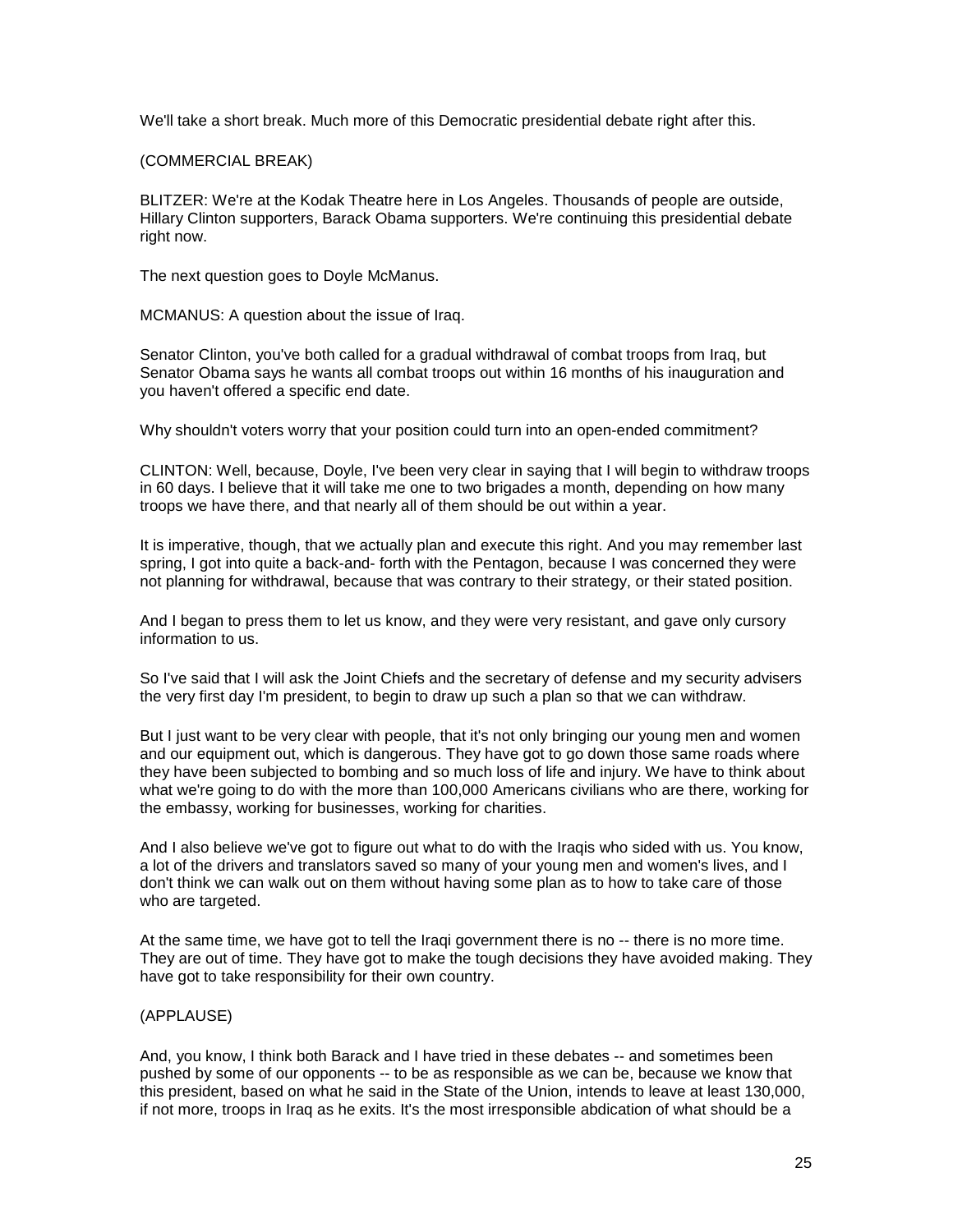presidential commitment to end what he started.

So, we will inherit it. And therefore, I will do everything I can to get as many of our troops out as quickly as possible, taking into account all of these contingencies that we're going to have to contend with once we are in charge and once we can get into the Pentagon to figure out what's really there and what's going on.

BLITZER: But you can't make a commitment, though, that 16 months after your inauguration will be enough time?

CLINTON: I certainly hope it will be. And I've said I hope to have nearly all of them out within a year.

BLITZER: Go ahead.

OBAMA: Well, you know, I think it is important for us to be as careful getting out as we were careless getting in.

(LAUGHTER)

(APPLAUSE)

So I have said very clearly: I will end this war. We will not have a permanent occupation and we will not have permanent bases in Iraq.

(APPLAUSE)

When John McCain suggests that we might be there 100 years, that, I think, indicates a profound lack of understanding that we've got a whole host of global threats out there, including Iraq, but we've got a big problem right now in Afghanistan. Pakistan is of great concern. We are neglecting potentially our foreign policy with respect to Latin America. China is strengthening.

OBAMA: And if we neglect our economy by spending \$200 billion every year in this war that has not made us more safe, that is undermining our long-term security.

(APPLAUSE)

BLITZER: All right.

OBAMA: But the -- but I do think it is important for us to set a date. And the reason I think it is important is because if we are going to send a signal to the Iraqis that we are serious, and prompt the Shia, the Sunni and the Kurds to actually come together and negotiate, they have to have clarity about how serious we are.

It can't be muddy, it can't be fuzzy. They've got to know that we are serious about this process. And I also think we've got to be very clear about what our mission is. And there may be a difference here between Senator Clinton and myself in terms of the four structures that we would leave behind.

Both of us have said that we would make sure that our embassies and our civilians are protected. Both of us have said that we've got to care for Iraqi civilians, including the four million who have been displaced already. We already have a humanitarian crisis, and we have not taken those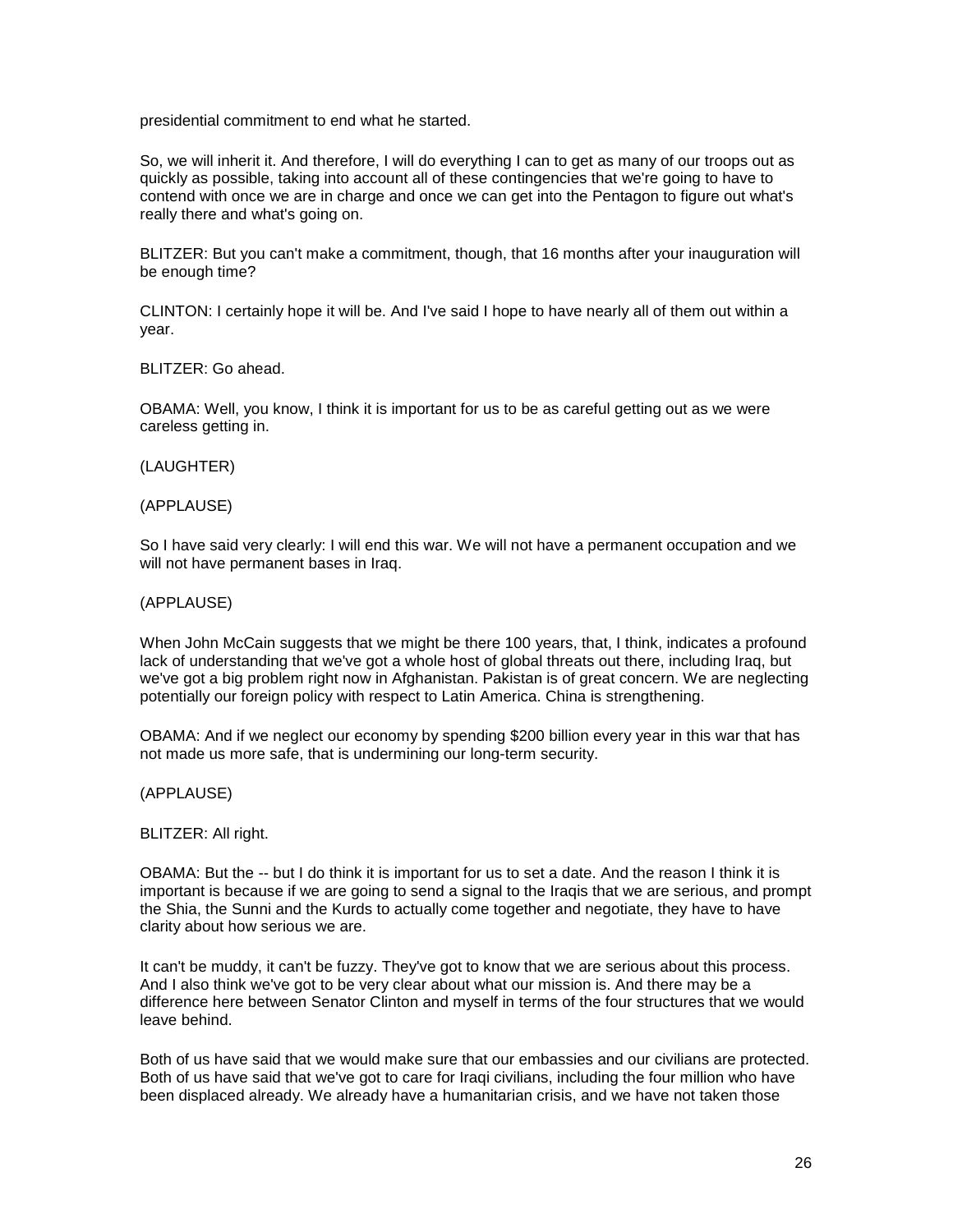responsibilities seriously.

We both have said that we need to have a strike force that can take out potential terrorist bases that get set up in Iraq. But the one thing that I think is very important is that we not get mission creep, and we not start suggesting that we should have troops in Iraq to blunt Iranian influence.

If we were concerned about Iranian influence, we should not have had this government installed in the first place.

(APPLAUSE)

We shouldn't have invaded in the first place. It was part of the reason that I think it was such a profound strategic error for us to go into this war in the first place.

(APPLAUSE)

And that's one of the reasons why I think I will be -- just to finish up this point, I think I will be the Democrat who will be most effective in going up against a John McCain, or any other Republican -- because they all want basically a continuation of George Bush's policies -- because I will offer a clear contrast as somebody who never supported this war, thought it was a bad idea. I don't want to just end the war, but I want to end the mindset that got us into war in the first place.

That's the kind of leadership I'm going to provide as president of the United States.

(APPLAUSE)

CLINTON: And of course...

BLITZER: Senator Clinton, that's a clear swipe at you.

CLINTON: Really?

(LAUGHTER)

CLINTON: We're having -- we're having such a good time.

OBAMA: I wouldn't call it a swipe.

CLINTON: We're having such a good time. We are. We are. We're having a wonderful time.

OBAMA: Yes, absolutely.

CLINTON: And I am so -- I am so proud to have the support of leaders like Congresswoman Maxine Waters, who is here with us tonight, who was one of the -- who was one of the original conveners of the Out of Iraq Caucus. Because it is imperative that as we move forward, with what will be a very difficult process -- there are no good options here.

We have to untangle ourselves and navigate through some very treacherous terrain. And as we do so, it is absolutely clear to me that we have to send several messages at once.

Yes, we are withdrawing, and I personally believe that is the best message to send to the Iraqis. That they need to know that they have to get serious, because so far they have been under the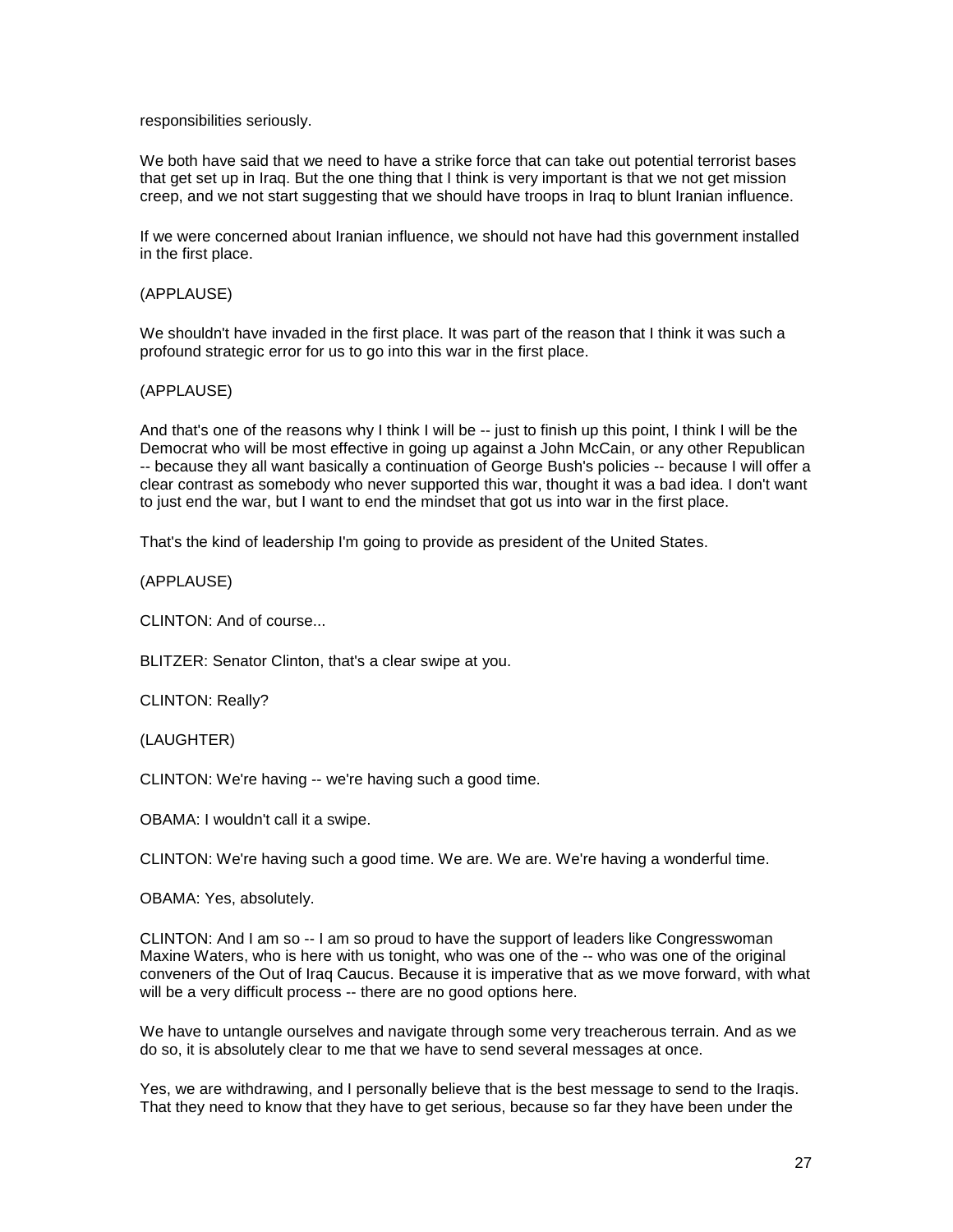illusion that the Bush administration and the Republicans who have more of the same will be there indefinitely.

And I also think it's important to send that message to the region, because I think that Iran, Syria, the other countries in the neighborhood, are going to find themselves in a very difficult position as we withdraw. You know, be careful what you wish for.

They will be dragged into what is sectarian divisiveness with many different factions among the three main groups. Therefore, we need to start diplomatic efforts immediately, getting the Iranians, the Syrians, and others to the table. It's in their interest, it's in our interest, and it certainly is in the Iraqis' interest. few debates ago -- we've had so many of them -- to join with me on legislation which he has agreed to do that's very important to prevent President Bush from committing our country to an ongoing presence in Iraq. That is something he is trying to push.

(APPLAUSE)

And we are pushing legislation to prevent him from doing that.

He has taken the view that I find absolutely indefensible, that he doesn't have to bring any such agreement about permanent bases, about ongoing occupation. And if Senator McCain is the nominee, 100 years as stretching forward, he doesn't have to bring that to the United States Congress. He only has to get the approval of the Iraqi parliament.

CLINTON: Well, we are saying absolutely no. And we're going to do everything we can to prevent him from binding any of us, going into the future, in a way that will undermine America's interests. So that's a critical issue.

(APPLAUSE)

BLITZER: We have a follow-up question on this subject from Jeanne Cummings.

Go ahead, Jeanne.

CUMMINGS: Senator Clinton, this one is for you. Judgment has been an issue that's been raised as part of this debate about Iraq. It's been raised by Senator Obama on a number of occasions.

And as this debate has gone on, more than half of the Politico readers have voted for this question, and it is, in effect, a judgment question. It comes from Howard Schumann (ph) from Phippsburg, Maine.

And he asks, "Before the U.S. invasion of Iraq, you could have voted for the Levin amendment which required President Bush to report to Congress about the U.N. inspection before taking military action. Why did you vote against that amendment?"

CLINTON: Well, Howard, that's an important question. And the reason is because, although I believe strongly that we needed to put inspectors in, that was the underlying reason why I at least voted to give President Bush the authority, put those inspectors in, let them do their work, figure out what is there and what isn't there.

And I have the greatest respect for my friend and colleague, Senator Levin. He's my chairman on the Senate Armed Services Committee.

The way that amendment was drafted suggested that the United States would subordinate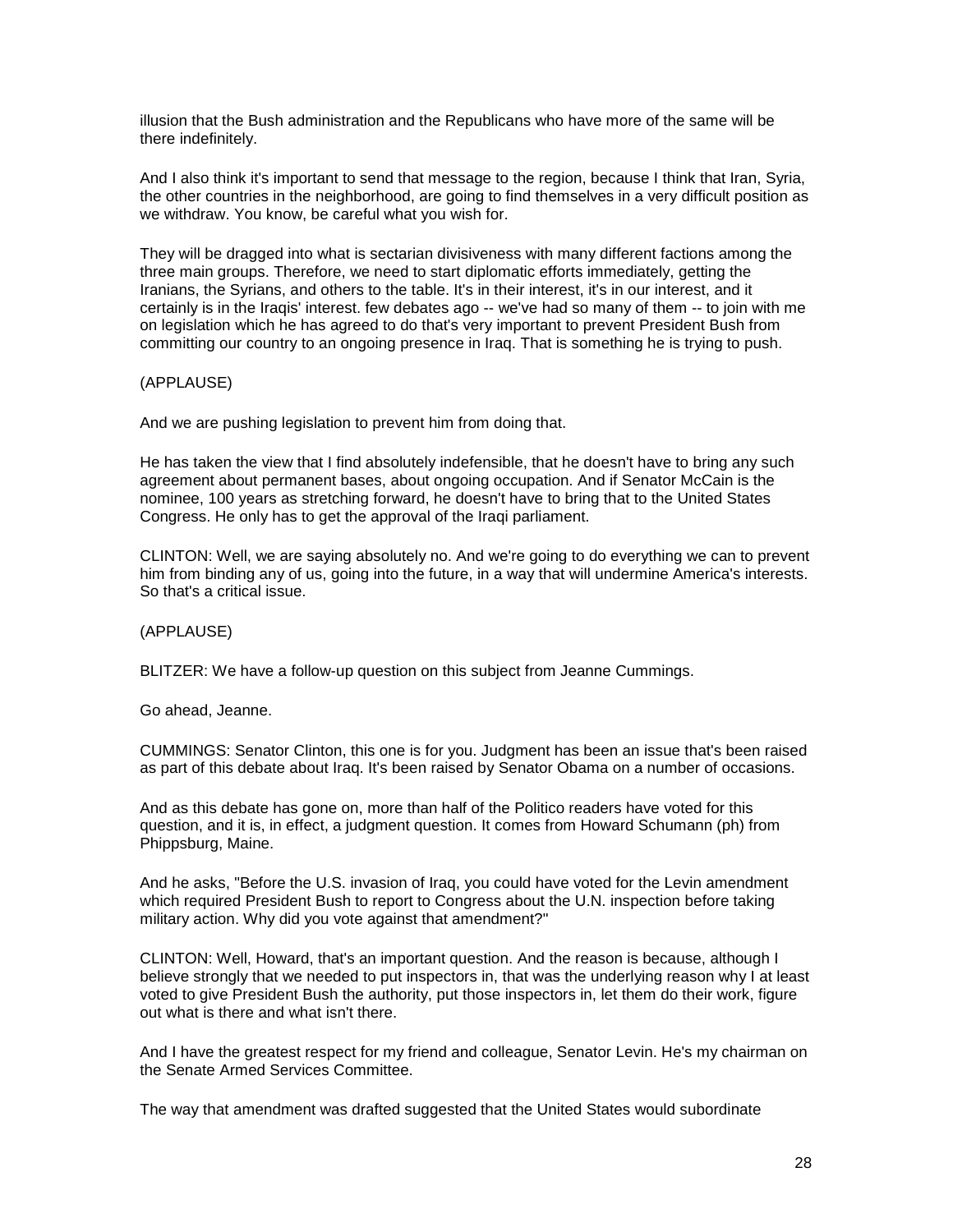whatever our judgment might be going forward to the United Nations Security Council. I don't think that was a good precedent. Therefore, I voted against it.

I did vote with Senator Byrd to limit the authority that was being given to President Bush to one year, and that also was not approved.

You know, I've said many times if I had known then what I know now, I never would have given President Bush the authority. It was a sincere vote based on my assessment at the time and what I believed he would do with the authority he was given.

He abused that authority; he misused that authority. I warned at the time it was not authority for a preemptive war. Nevertheless, he went ahead and waged one, which has led to the position we find ourselves in today.

But I think now we have to look at how we go forward. There will be a great debate between us and the Republicans, because the Republicans are still committed to George Bush's policy, and some are more committed than others, with Senator McCain's recent comments.

He's now accusing me of surrendering because I believe we should withdraw starting within 60 days of my becoming president. Well, that is a debate I welcome, because I think the Democrats have a much better grasp of the reality of the situation that we are confronting. And we have to continue to press that case.

It will be important, however, that our nominee be able to present both a reasoned argument against continuing our presence in Iraq and the necessary credentials and gravitas for commander-in- chief. That has to cross that threshold in the mind of every American voter.

The Republicans will try to put either one of us into the same box that, if we oppose this president's Iraq policy, somehow we cannot fully represent the interests of the United States, be commander-in- chief. I reject that out of hand, and I actually welcome that debate with whomever they nominate.

(APPLAUSE)

BLITZER: Senator? Look, I want you to respond, Senator, but also in the context of what we've heard from General David Petraeus, that there has been some progress made lately.

The number of U.S. casualties has gone down. There has been some stability in parts of Iraq where there was turmoil before and that any quick, overly quick withdrawal could undermine all of that and all of that progress would be for naught.

What do you say when you'll hear that argument?

OBAMA: I welcome the progress. This notion that Democrats don't want to see progress in Iraq is ridiculous.

I have to hug mothers in rope lines during town hall meetings as they weep over their fallen sons and daughters. I want to get our troops home safely, and I want us as a country to have this mission completed honorably.

But the notion that somehow we have succeeded as a consequence of the recent reductions in violence means that we have set the bar so low it's buried in the sand at this point.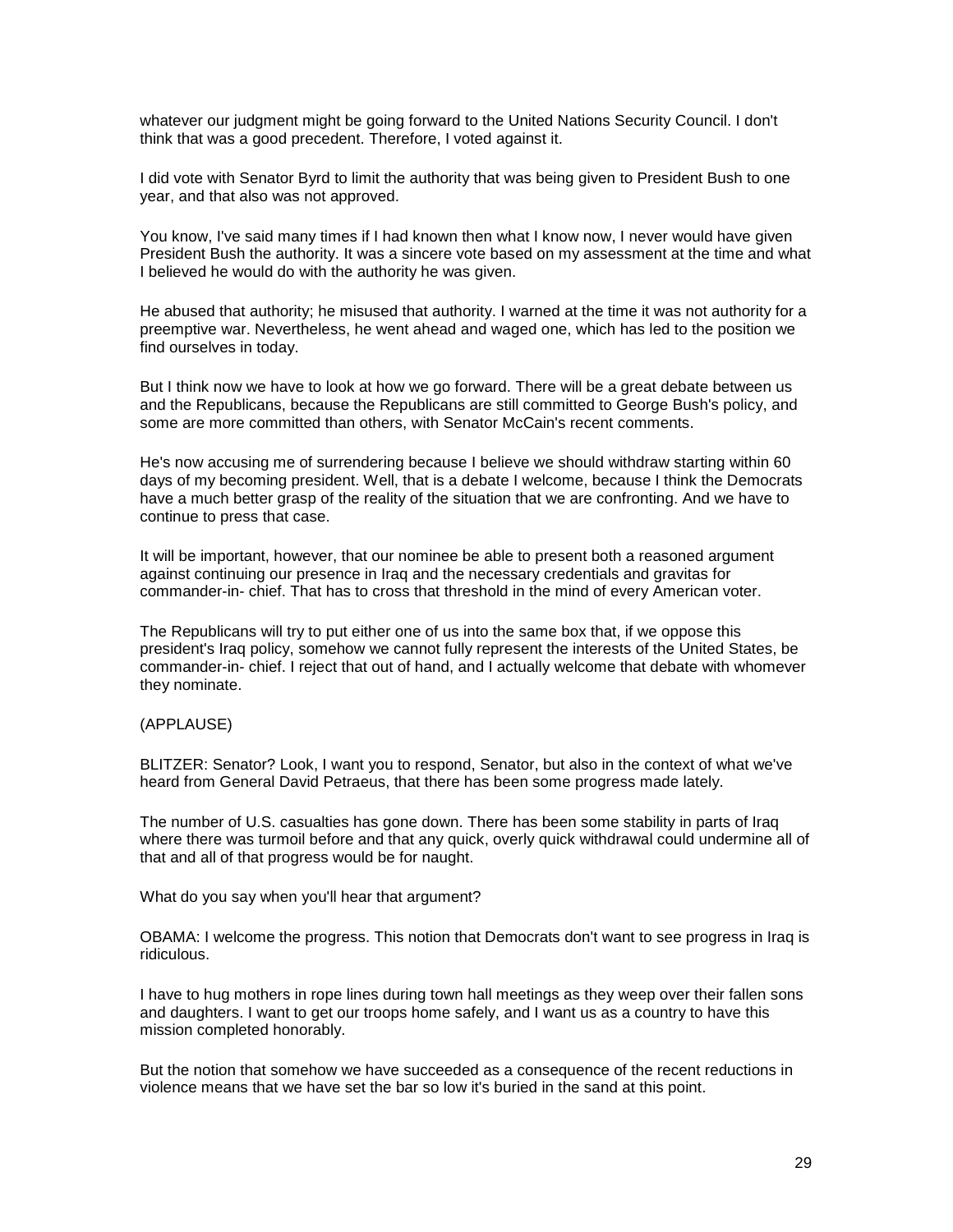# (APPLAUSE)

And I've said this before. We went from intolerable levels of violence and a dysfunctional government to spikes and horrific levels of violence and a dysfunctional government. And now, two years later, we're back to intolerable levels of violence and a dysfunctional government.

And in the meantime, we have spent billions of dollars, lost thousands of lives.

OBAMA: Thousands more have been maimed and injured as a consequence and are going to have difficulty putting their lives back together again.

So understand that this has undermined our security. In the meantime, Afghanistan has slid into more chaos than existed before we went into Iraq.

I am happy to have that argument. I also think it is going to be important, though, for the Democrat -- you know, Senator Clinton mentioned the issue of gravitas and judgment. I think it is much easier for us to have the argument, when we have a nominee who says, I always thought this was a bad idea, this was a bad strategy.

#### (APPLAUSE)

It was not just a problem of execution. It was not just a problem of execution.

I mean, they screwed up the execution of it in all sorts of ways. And I think even Senator McCain has acknowledged that.

The question is: Can we make an argument that this was a conceptually flawed mission, from the start?

And we need better judgment when we decide to send our young men and women into war, that we are making absolutely certain that it is because there is an imminent threat, that American interests are going to be protected, that we have a plan to succeed and to exit, that we are going to train our troops properly and equip them properly and put them on proper rotations and treat them properly when they come home.

And that is an argument that I think we are going to have an easer time making if they can't turn around and say: But hold on a second; you supported this.

And that's part of the reason why I think that I would be the strongest nominee on this argument of national security.

#### (APPLAUSE)

BLITZER: I'm going to let Senator Clinton respond. Senator Clinton, you always say, if you knew then what you know now, you wouldn't have voted like that. But why can't you just say right now that that vote was a mistake?

CLINTON: Well, Wolf, I think that if you look at what was going on at the time -- and certainly, I did an enormous amount of investigation and due diligence to try to determine what if any threat could flow from the history of Saddam Hussein being both an owner of and a seeker of weapons of mass destruction.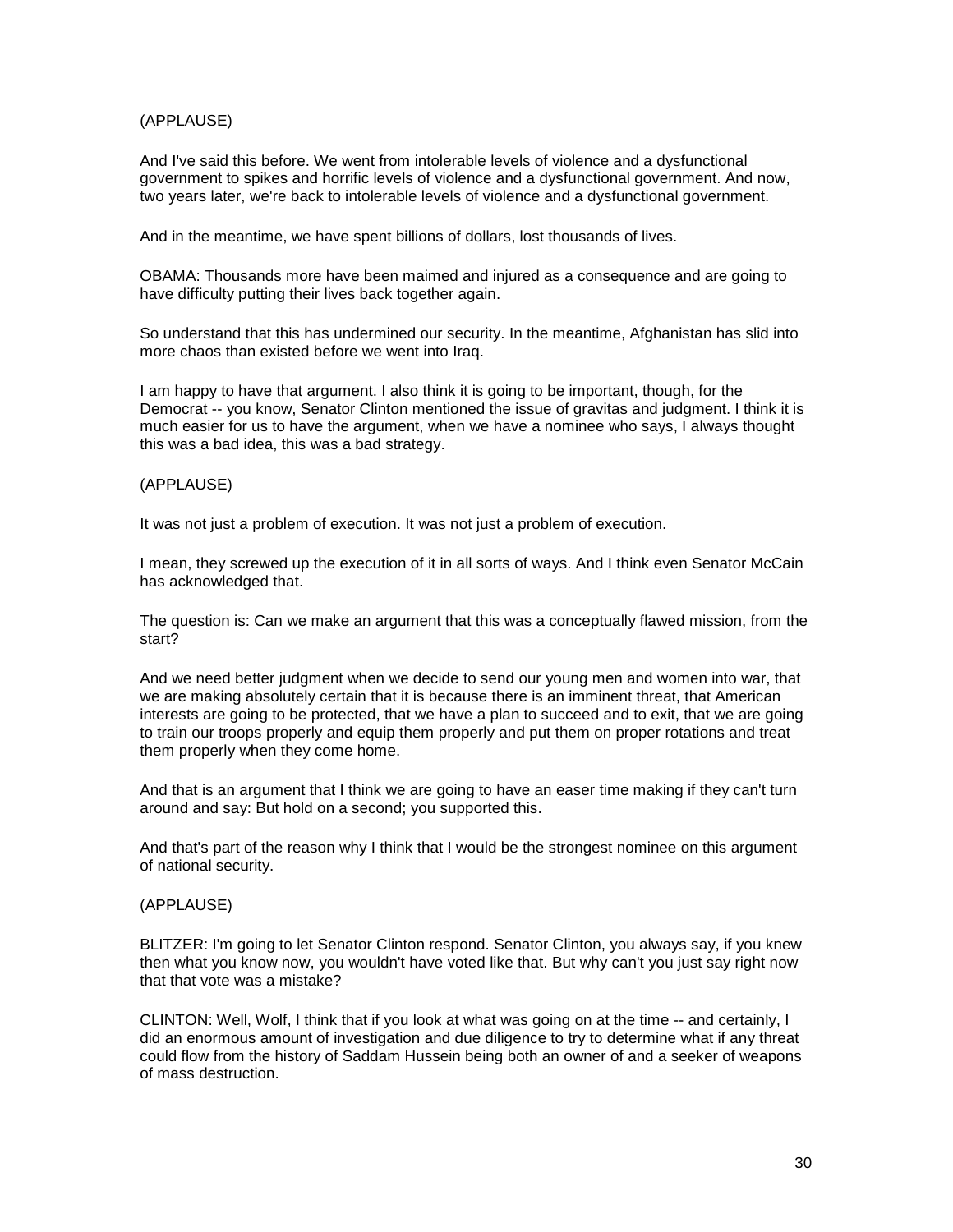The idea of putting inspectors back in -- that was a credible idea. I believe in coercive diplomacy. I think that you try to figure out how to move bad actors in a direction that you prefer in order to avoid more dire consequences.

And if you took it on the face of it and if you took it on the basis of what we hoped would happen with the inspectors going in, that in and of itself was a policy that we've used before. We have used the threat of force to try to make somebody change their behavior.

I think what no one could have fully appreciated is how obsessed this president was with this particular mission. And unfortunately, I and others who warned at the time, who said, let the inspectors finish their work, you know, do not wage a preemptive war, use diplomacy, were just talking to a brick wall.

But you know, it's clear that if I had been president, we would have never diverted our attention from Afghanistan. When I went to Afghanistan the first time and was met by a young soldier from New York, in the 10th Mountain Division who told me that I was being welcomed to the forgotten frontlines in the war against terror, that just, you know, just struck me so forcefully.

We have so many problems that we are going to have to untangle. And it will take everyone -- it will take a tremendous amount of effort.

But the one thing I'm convinced of is that, if we go into our campaign against the Republicans with the idea that we are as strong as they are and we are better than they are on national security, that we can put together an effective strategy to go after the terrorists -- because that is real, that is something that we cannot ignore at our peril -- then we will be able to join the issues of the future.

And I think that's what Americans are focused on. What are we going to do going forward? Because day after day, what I spend my time working on is trying to help pick up the pieces for families and for injured soldiers, you know, trying to make sure that they get the help that they need, trying to give the resources that are required.

We had to fight to get body armor. You know, George Bush sent people to war without body armor.

BLITZER: So what I -- what I...

CLINTON: We need a president who will be sensitive to the implications of the use of force and understand that force should be a last resort, not a first resort.

BLITZER: So, what I hear you saying -- and correct me if I'm wrong -- is that you were naive in trusting President Bush?

CLINTON: No, that's not what you heard me say.

(AUDIENCE BOOING)

Good try, Wolf. Good try. You know...

BLITZER: Was she naive, Senator Obama? deserve to answer.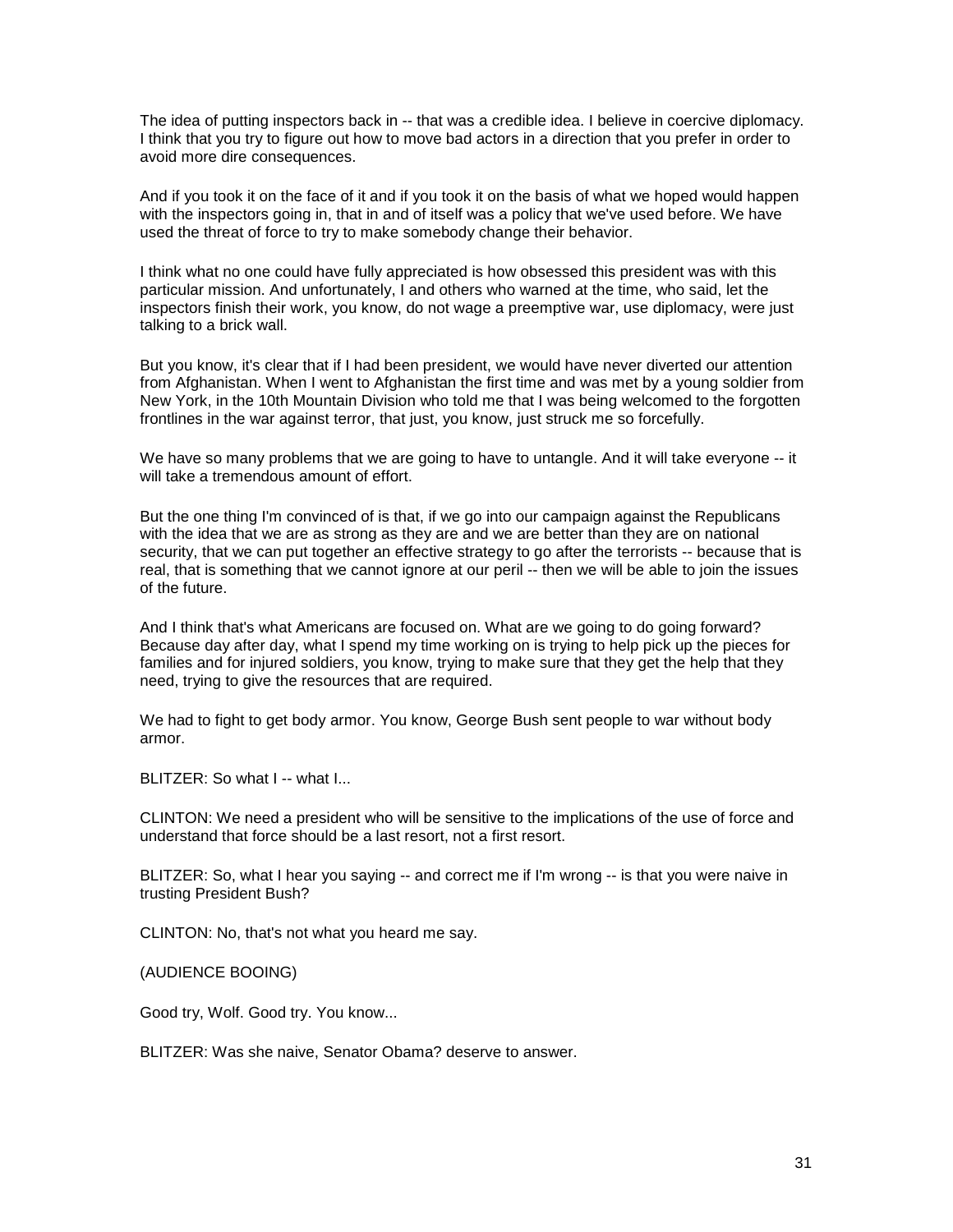## BLITZER: I thought you weren't going to answer.

CLINTON: You know, I think that, you know, that is a good try, Wolf.

# (LAUGHTER)

You know, the point is that I certainly respect Senator Obama making his speech in 2002 against the war. And then when it came to the Senate, we've had the same policy because we were both confronting the same reality of trying to deal with the consequences of George Bush's action.

I believe that it is abundantly clear that the case that was outlined on behalf of going to the resolution -- not going to war, but going to the resolution -- was a credible case. I was told personally by the White House that they would use the resolution to put the inspectors in. I worked with Senator Levin to make sure we gave them all the intelligence so we would know what's there.

Some people now think that this was a very clear open and shut case. We bombed them for days in 1998 because Saddam Hussein threw out inspectors. We had evidence that they had a lot of bad stuff for a very long time which we discovered after the first Gulf War.

Knowing that he was a megalomaniac, knowing he would not want to compete for attention with Osama bin Laden, there were legitimate concerns about what he might do. So, I think I made a reasoned judgment. Unfortunately, the person who actually got to execute the policy did not.

(APPLAUSE)

#### BLITZER: Senator?

OBAMA: I don't want to -- I don't want to belabor this, because I know we're running out of time and I'm sure you guys want to move on to some other stuff, but I do just have to say this -- the legislation, the authorization had the title, an authorization to use U.S. military force, U.S. military force, in Iraq. I think everybody, the day after that vote was taken, understood this was a vote potentially to go to war.

## (APPLAUSE)

I think were very clear about that. That's the -- if you look at the headlines.

The reason that this is important, again, is that Senator Clinton, I think, fairly, has claimed that she's got the experience on day one. And part of the argument that I'm making in this campaign is that, it is important to be right on day one.

## (APPLAUSE)

And that the judgment that I've presented on this issue, and some other issues is relevant to how we're going to make decisions in the future. You know, it's not a function just of looking backwards, it's a function of looking forwards and how are we going to be making a series of decisions in a very dangerous world.

I mean, the terrorist threat is real. And precisely because it's real -- and we've got finite resources. We don't have the capacity to just send our troops in anywhere we decide, without good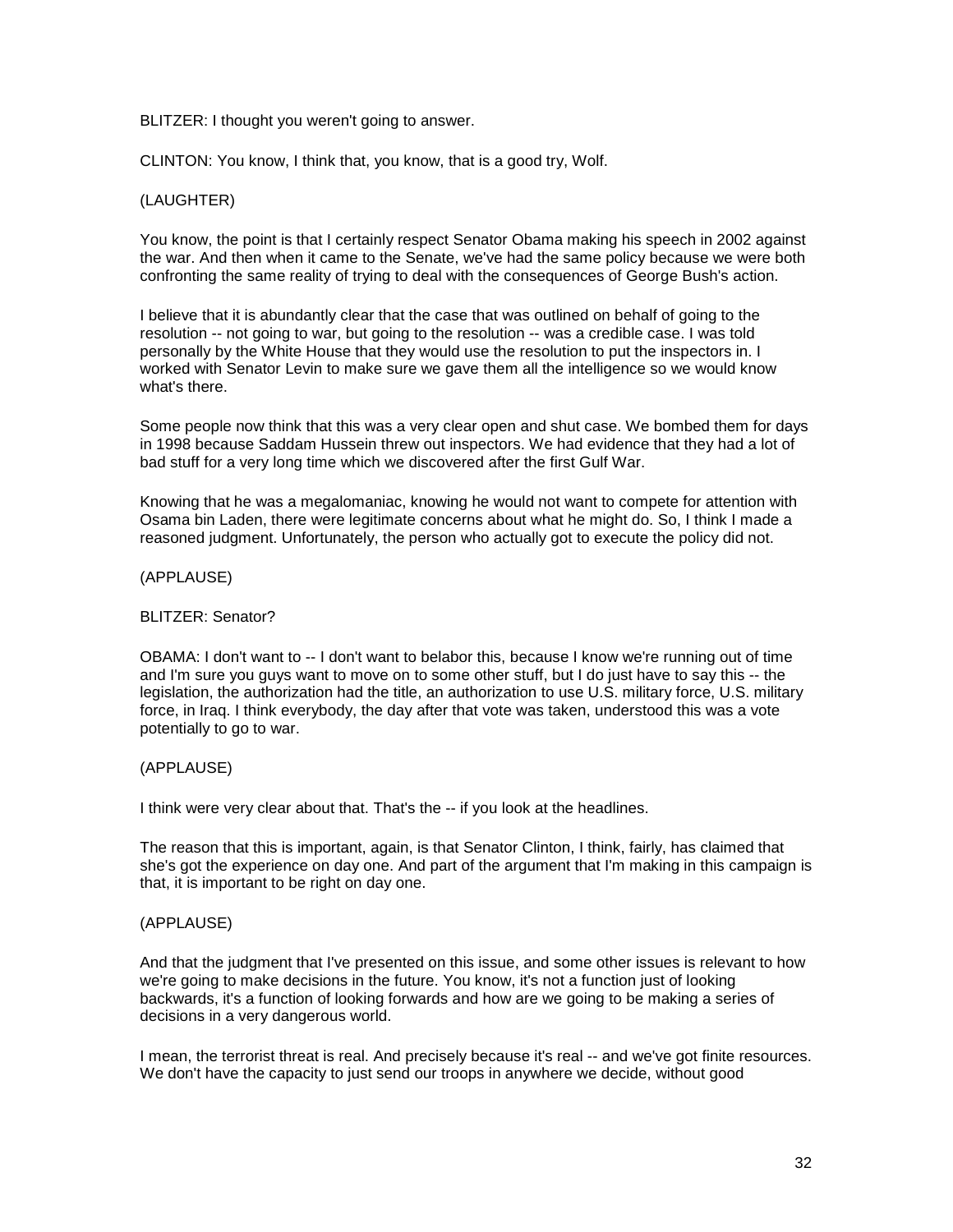intelligence, without a clear rationale.

That's the kind of leadership that I think we need from the next president of the United States. That's what I intend to provide.

(APPLAUSE)

BLITZER: All right.

We're going to take a quick break and we're going to continue this. We have one more break to go through.

A lot more coming up, including questions involving character.

And remember, you can go to cnnpolitics.com and watch this online discussion that's being waged right now.

We'll be right back.

#### (COMMERCIAL BREAK)

OBAMA: ... and, as a parent, yes, I am concerned about what's coming over the airwaves. Now, right now, my daughters mostly are on Nickelodeon, but they know how to work that remote.

#### (LAUGHTER)

And, you know, the primary responsibility is for parents. And I reject the notion of censorship as an approach to dealing with this problem.

## (APPLAUSE)

I do think that it is important for us to make sure that we are giving parents the tools that they need in order to monitor what their children are watching. And, obviously, the problem we have now is not just what's coming over the airwaves, but what's coming over the Internet.

And so for us to develop technologies and tools and invest in those technologies and tools, to make sure that we are, in fact, giving parents power -- empowering parents I think is important.

The one other thing I will say is -- I don't mean to be insulting here -- but I do think that it is important for those in the industry to show some thought about who they are marketing some of these programs that are being produced to.

## (APPLAUSE)

And I'm concerned about sex, but I'm also concerned, you know, some of the violent, slasher, horror films that come out, you see a trailer, and I'm thinking, "I don't want my 6-year-old or 9 year-old seeing that trailer while she's watching 'American Idol.'"

And sometimes you see that kind of stuff coming up. I think it is appropriate, in a cooperative way, to work with the industry to try to deal with that problem. And I intend to work in that fashion when I'm president of the United States of America.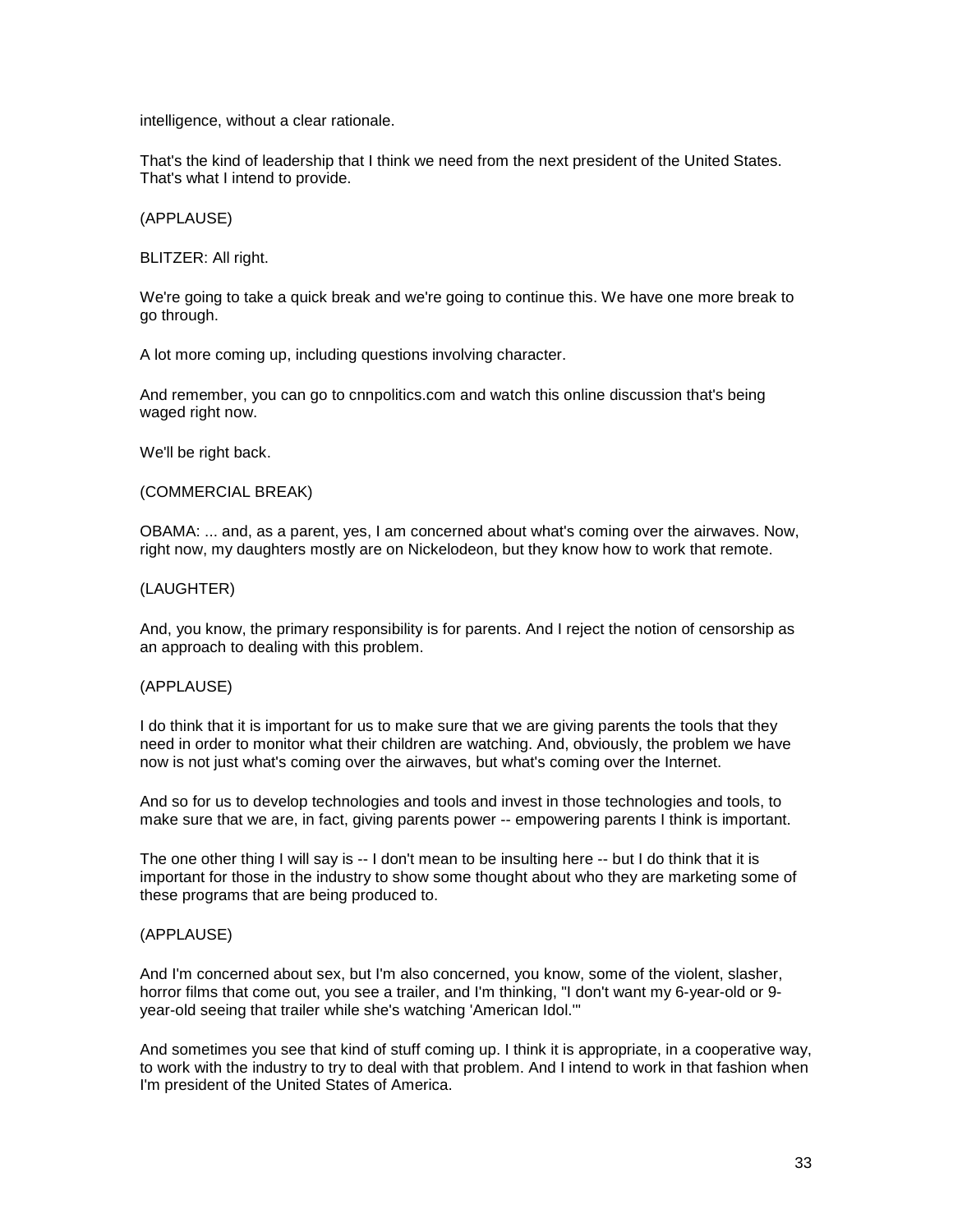BLITZER: Thank you, Senator.

(APPLAUSE)

All right, we've got another question from Jeanne.

Go ahead, Jeanne.

CUMMINGS: Well, since we've dealt with the kids, let's deal with the spouses for a second.

Senator Clinton...

CLINTON: He has a spouse, too.

(LAUGHTER)

OBAMA: Thankfully Michelle is not on stage. I'm sure she could tell some stories, as well.

CUMMINGS: Senator Clinton, your husband has set off several firestorms in the last few weeks in early primary states with the way that he has criticized Senator Obama.

CUMMINGS: Greg Craig, who was one of your husband's top lawyers campaign can't control the former president now, what will it be like when you're in the White House?

# (LAUGHTER)

CLINTON: Well, one thing I think is fair to say, both Barack and I have very passionate spouses...

OBAMA: We do, no doubt.

CLINTON: ... who promote and defend us at every turn.

You know, but the fact is that I'm running for president, and this is my campaign.

## (APPLAUSE)

And I have made it very clear that I want the campaign to stay focused on the issues that I'm concerned about, the kind of future that I want for our country, the work that I have done for all of these years. And that is what the campaign is about.

And of course, I'm thrilled to have my husband and my daughter, who is here tonight, you know, representing me and traveling around the country...

## (APPLAUSE)

... speaking with people, but at the end of the day, it's my name that is on the ballot, and it will be my responsibility as president and commander in chief, after consulting broadly with a lot of people who have something to contribute to difficult decisions, I will have to make the call. And I am fully prepared to do that.

And I know that as we go forward in this campaign, it's a choice between the two of us. And we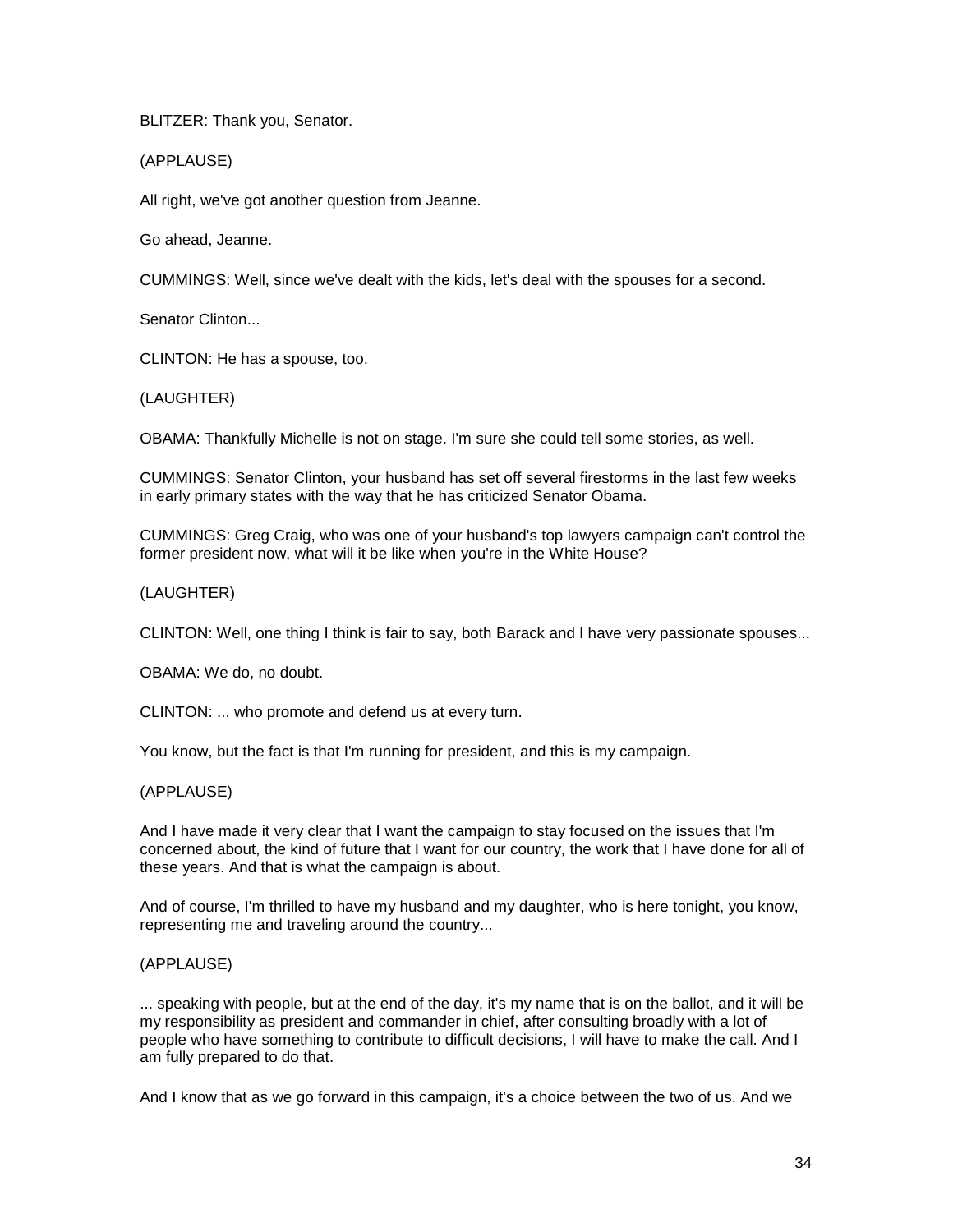are proud of our spouses, we're proud of our families, we're proud of everybody supporting us. But at the end of the day, it's a lonely job in the White House, and it is the president of the United States who has to make the decisions. And that is what I'm asking to be entrusted to do.

## (APPLAUSE)

BLITZER: This will be the last question. It will go to both of you, to Senator Obama first.

The more I speak to Democrats out there -- not only the Democrats here at the Kodak Theatre, but all over the country -- they take a look at the two of you and they see potentially a dream ticket. A dream ticket for the White House.

# (APPLAUSE)

There may have been some nasty words exchanged or angry words or whatever, but the question is this: Would you consider an Obama/Clinton or Clinton/Obama ticket going down the road?

OBAMA: Well, obviously there's a big difference between those two.

# (LAUGHTER)

# (APPLAUSE)

But, look, let me say this. And I said this at the top. I respect Senator Clinton. I think her service to this country has been extraordinary. And I'm glad that we've been walking on this road together and that we are still on that road.

We've got a lot more road to travel. And so I think it's premature for either of us to start speculating about vice presidents, et cetera. I think it would be premature and presumptuous.

I can say this about -- about who I want not just as vice president but as a cabinet member. Part of what I would like to do is restore a sense of what is possible in government.

## (APPLAUSE)

And that means having people of the greatest excellence and competence. It means people with integrity. It means people with independence, who are willing to say no to me so, so that, you know, no more yes-men or women in the White House.

## (APPLAUSE)

Because I'm not going to be right on every single issue.

But you know, it is really important, I think, for us also to give the American people this sense, as they are struggling with their mortgages and struggling with their health care and trying to figure out how to get their kids in a school that will teach them and prepare them and equip them for this century, that they get a sense that government's on their side, that government is listening to them, that it's carrying their voices into the White House.

And that's not what's happened over the last seven years. And whether it's my cabinet or it is the lowest federal civil servant out there, I want them to understand they are working for the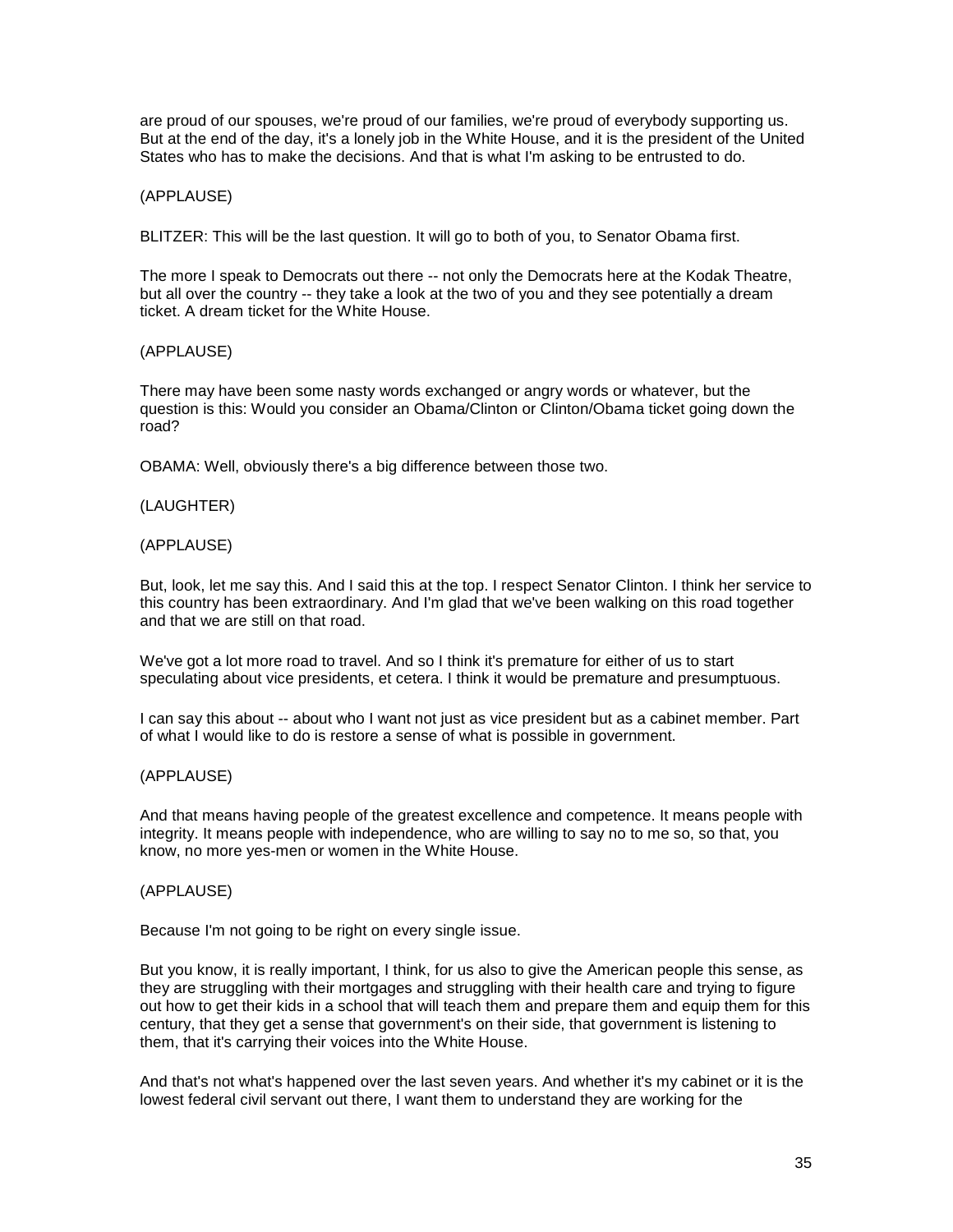American people, to help the American people achieve their dreams.

That's the reason I'm running for president of the United States of America.

(APPLAUSE)

BLITZER: So, is the answer yes -- it sounds like a yes, that she would be on your short list.

OBAMA: I -- you know, I'm sure Hillary would be on anybody's short list. So.

BLITZER: All right. What about, Senator Clinton, what do you think about a Clinton/Obama, Obama/Clinton ticket?

CLINTON: Well, I have to agree with everything Barack just said.

(LAUGHTER)

(APPLAUSE)

BLITZER: That means it's a yes, right?

CLINTON: This has been an extraordinary campaign, and I think both of us have been overwhelmed by the response that we have engendered, the kind of enthusiasm and intensity that people feel about each of us. And so, clearly, we are both dedicated to doing the best we can to win the nomination, but there is no doubt we will have a unified Democratic Party.

(APPLAUSE)

We will go into the November election prepared to win. And -- and I want to just add that, you know, on Monday night, I'm going to have a national town hall, an interactive town hall. It will be carried on the Hallmark Channel and on my Web site, HillaryClinton.com, because I know you had tens of thousands of questions.

OBAMA: What about my Web site?

(APPLAUSE)

CLINTON: Yes. I want your folks to participate, too.

OBAMA: I'm just kidding.

CLINTON: And it's going to be across the country.

Monday night at 9:00 Eastern, 6:00 here on the West Coast.

BLITZER: All right. answered, please, log on, turn on, and continue to be part of this really, really exciting election for both of us.

BLITZER: Here is the bottom line -- we do the plugs here. You guys can do the plugs out on the campaign trail.